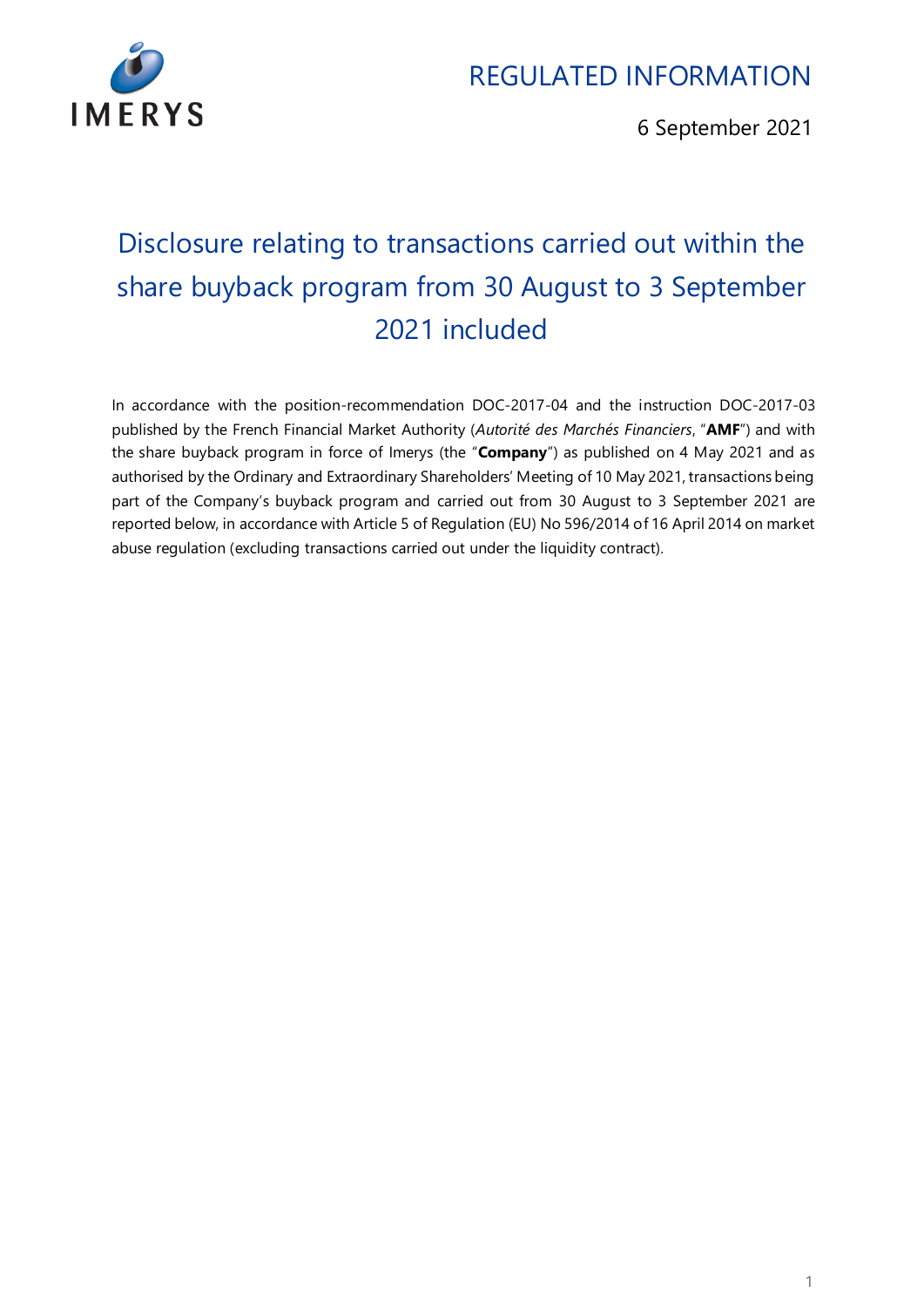

#### 6 September 2021

#### **Statement of transactions in own shares from August 30th, 2021 to September 3rd , 2021- Exane BNP Paribas**

#### **Aggregated presentation by day and by market**

| Name of issuer   | Identification code of<br>issuer (Legal Entity<br>Identifier) | Day of<br>transaction | <b>Identification code</b><br>of financial<br>instrument | Aggregated<br>daily volume<br>(in number of<br>shares) | Daily weighted average<br>price of the purchased<br>shares * | <b>Market (MIC Code)</b> |
|------------------|---------------------------------------------------------------|-----------------------|----------------------------------------------------------|--------------------------------------------------------|--------------------------------------------------------------|--------------------------|
| <b>IMERYS SA</b> | 54930075MZSSIB2TGC64                                          | 30/08/2021            | FR0000120859                                             | 480                                                    | 39,86                                                        | AQEU                     |
| <b>IMERYS SA</b> | 54930075MZSSIB2TGC64                                          | 30/08/2021            | FR0000120859                                             | 1 2 4 5                                                | 39,89                                                        | <b>CEUX</b>              |
| <b>IMERYS SA</b> | 54930075MZSSIB2TGC64                                          | 30/08/2021            | FR0000120859                                             | 47                                                     | 39,64                                                        | <b>TQEX</b>              |
| <b>IMERYS SA</b> | 54930075MZSSIB2TGC64                                          | 30/08/2021            | FR0000120859                                             | 3 2 2 8                                                | 39,85                                                        | <b>XPAR</b>              |
| <b>IMERYS SA</b> | 54930075MZSSIB2TGC64                                          | 31/08/2021            | FR0000120859                                             | 108                                                    | 39,20                                                        | <b>AQEU</b>              |
| <b>IMERYS SA</b> | 54930075MZSSIB2TGC64                                          | 31/08/2021            | FR0000120859                                             | 601                                                    | 39,25                                                        | <b>CEUX</b>              |
| <b>IMERYS SA</b> | 54930075MZSSIB2TGC64                                          | 31/08/2021            | FR0000120859                                             | 175                                                    | 39,19                                                        | <b>TQEX</b>              |
| <b>IMERYS SA</b> | 54930075MZSSIB2TGC64                                          | 31/08/2021            | FR0000120859                                             | 5 1 1 6                                                | 39,30                                                        | <b>XPAR</b>              |
| <b>IMERYS SA</b> | 54930075MZSSIB2TGC64                                          | 01/09/2021            | FR0000120859                                             | 35                                                     | 39,64                                                        | AQEU                     |
| <b>IMERYS SA</b> | 54930075MZSSIB2TGC64                                          | 01/09/2021            | FR0000120859                                             | 70                                                     | 39,64                                                        | <b>TQEX</b>              |
| <b>IMERYS SA</b> | 54930075MZSSIB2TGC64                                          | 01/09/2021            | FR0000120859                                             | 2895                                                   | 39,60                                                        | <b>XPAR</b>              |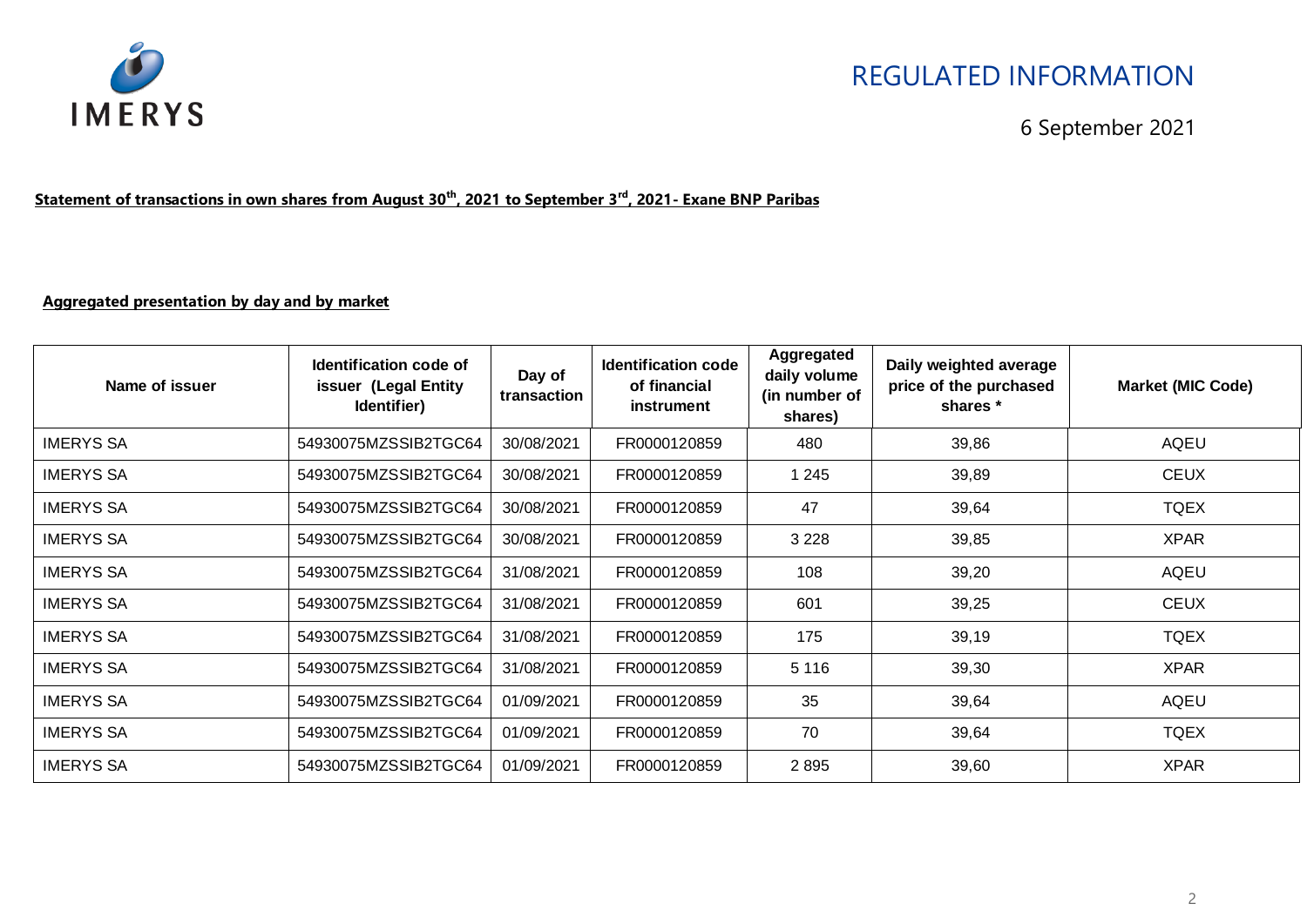

| <b>IMERYS SA</b>                           | 54930075MZSSIB2TGC64 | 03/09/2021 | FR0000120859 | 12      | 39,40 | <b>CEUX</b> |
|--------------------------------------------|----------------------|------------|--------------|---------|-------|-------------|
| <b>IMERYS SA</b>                           | 54930075MZSSIB2TGC64 | 03/09/2021 | FR0000120859 | 136     | 39,80 | <b>TQEX</b> |
| <b>IMERYS SA</b>                           | 54930075MZSSIB2TGC64 | 03/09/2021 | FR0000120859 | 4 8 0 5 | 39,55 | <b>XPAR</b> |
|                                            |                      |            |              |         |       |             |
| * Arrondi à deux chiffres après la virgule |                      |            | <b>TOTAL</b> | 22 000  | 39,60 |             |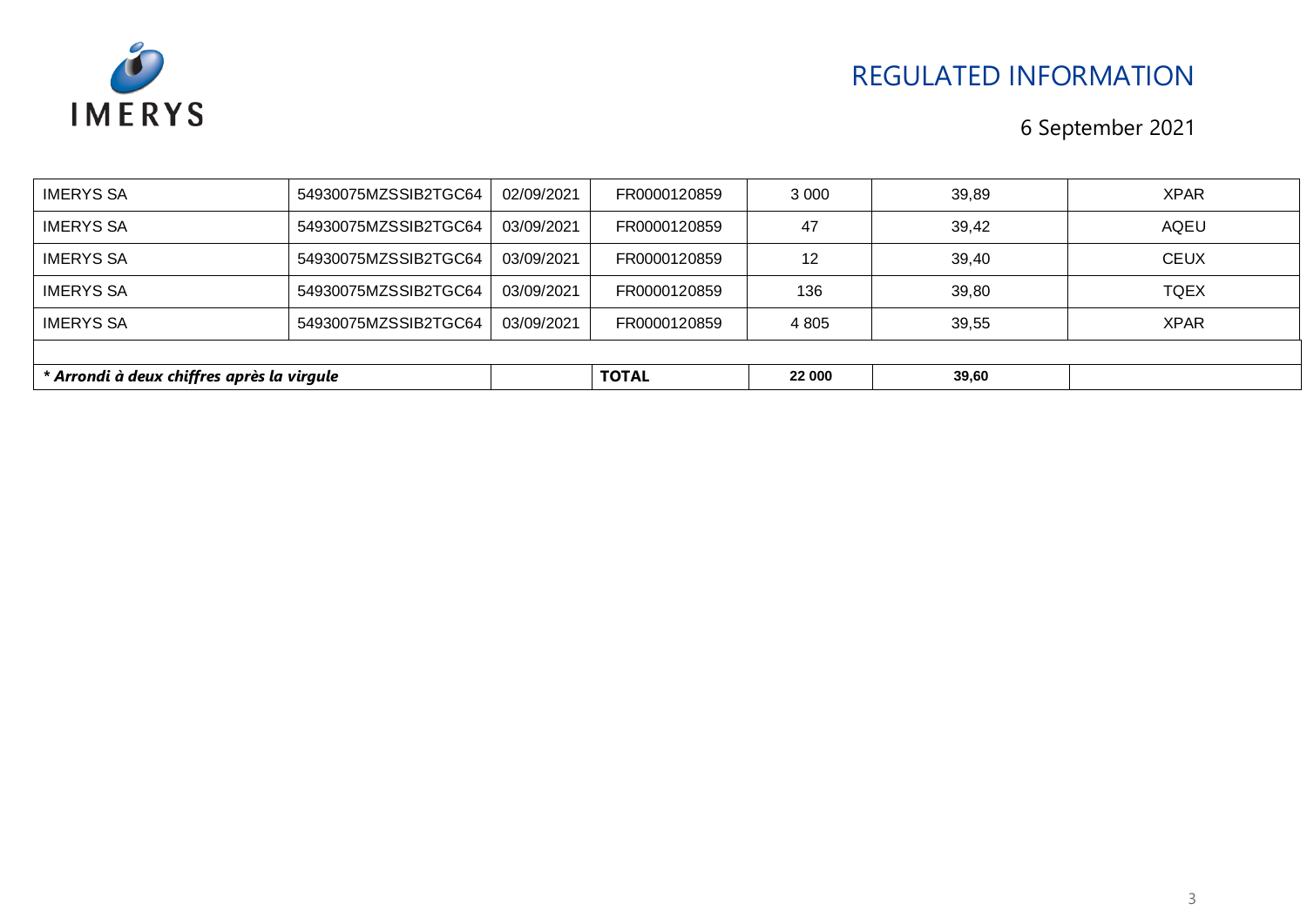

6 September 2021

#### **Details per transaction**

| <b>Name</b><br>of<br>issuer | <b>Identification code</b><br>issuer (Legal Entity<br>Identifier) | Name of<br><b>Investm</b><br>ent<br><b>Services</b><br><b>Provider</b> | Identification code<br>of Investment<br><b>Services Provider</b> | Day/time<br><b>of</b><br>transactio<br>$n$ (CET) | <b>Identificati</b><br>on code of<br>financial<br>instrument | <b>Price</b><br>per<br>trans<br>actio<br>n | <b>Curre</b><br>ncy | <b>Acquire</b><br>d<br>volume | <b>Mark</b><br>et<br>(MIC<br>Cod<br>e) | <b>Reference</b><br>number of<br>transaction | Purpose of buy back                                      |
|-----------------------------|-------------------------------------------------------------------|------------------------------------------------------------------------|------------------------------------------------------------------|--------------------------------------------------|--------------------------------------------------------------|--------------------------------------------|---------------------|-------------------------------|----------------------------------------|----------------------------------------------|----------------------------------------------------------|
| <b>IMERYS SA</b>            | 54930075MZSSIB2TGC64                                              | Exane SA                                                               | 969500UP76J52A9OXU27                                             | 30/08/2021<br>09:25:14                           | FR0000120859                                                 | 39,64                                      | <b>EUR</b>          | 225                           | <b>XPAR</b>                            | 00276454142EXPA1                             | covering share options or<br>other allocations of shares |
| <b>IMERYS SA</b>            | 54930075MZSSIB2TGC64                                              | Exane SA                                                               | 969500UP76J52A9OXU27                                             | 30/08/2021<br>09:25:14                           | FR0000120859                                                 | 39,64                                      | <b>EUR</b>          | 22                            | <b>XPAR</b>                            | 00276454143EXPA1                             | covering share options or<br>other allocations of shares |
| <b>IMERYS SA</b>            | 54930075MZSSIB2TGC64                                              | Exane SA                                                               | 969500UP76J52A9OXU27                                             | 30/08/2021<br>09:49:27                           | FR0000120859                                                 | 39,72                                      | <b>EUR</b>          | 152                           | <b>CEUX</b>                            | 00276455614EXPA1                             | covering share options or<br>other allocations of shares |
| <b>IMERYS SA</b>            | 54930075MZSSIB2TGC64                                              | Exane SA                                                               | 969500UP76J52A9OXU27                                             | 30/08/2021<br>09:49:27                           | FR0000120859                                                 | 39.72                                      | <b>EUR</b>          | 147                           | <b>CEUX</b>                            | 00276455615EXPA1                             | covering share options or<br>other allocations of shares |
| <b>IMERYS SA</b>            | 54930075MZSSIB2TGC64                                              | Exane SA                                                               | 969500UP76J52A9OXU27                                             | 30/08/2021<br>10:03:25                           | FR0000120859                                                 | 39.76                                      | <b>EUR</b>          | 147                           | <b>XPAR</b>                            | 00276456367EXPA1                             | covering share options or<br>other allocations of shares |
| <b>IMERYS SA</b>            | 54930075MZSSIB2TGC64                                              | Exane SA                                                               | 969500UP76J52A9OXU27                                             | 30/08/2021<br>10:31:25                           | FR0000120859                                                 | 39,78                                      | <b>EUR</b>          | 37                            | <b>XPAR</b>                            | 00276457937EXPA1                             | covering share options or<br>other allocations of shares |
| <b>IMERYS SA</b>            | 54930075MZSSIB2TGC64                                              | Exane SA                                                               | 969500UP76J52A9OXU27                                             | 30/08/2021<br>10:37:18                           | FR0000120859                                                 | 39,94                                      | <b>EUR</b>          | 85                            | <b>CEUX</b>                            | 00276458352EXPA1                             | covering share options or<br>other allocations of shares |
| <b>IMERYS SA</b>            | 54930075MZSSIB2TGC64                                              | Exane SA                                                               | 969500UP76J52A9OXU27                                             | 30/08/2021<br>10:37:18                           | FR0000120859                                                 | 39,94                                      | <b>EUR</b>          | 115                           | <b>XPAR</b>                            | 00276458353EXPA1                             | covering share options or<br>other allocations of shares |
| <b>IMERYS SA</b>            | 54930075MZSSIB2TGC64                                              | Exane SA                                                               | 969500UP76J52A9OXU27                                             | 30/08/2021<br>10:37:18                           | FR0000120859                                                 | 39,94                                      | <b>EUR</b>          | 107                           | <b>XPAR</b>                            | 00276458354EXPA1                             | covering share options or<br>other allocations of shares |
| <b>IMERYS SA</b>            | 54930075MZSSIB2TGC64                                              | Exane SA                                                               | 969500UP76J52A9OXU27                                             | 30/08/2021<br>11:05:32                           | FR0000120859                                                 | 39,98                                      | <b>EUR</b>          | 143                           | <b>XPAR</b>                            | 00276460446EXPA1                             | covering share options or<br>other allocations of shares |
| <b>IMERYS SA</b>            | 54930075MZSSIB2TGC64                                              | Exane SA                                                               | 969500UP76J52A9OXU27                                             | 30/08/2021<br>11:14:47                           | FR0000120859                                                 | 39,98                                      | <b>EUR</b>          | 174                           | <b>XPAR</b>                            | 00276461059EXPA1                             | covering share options or<br>other allocations of shares |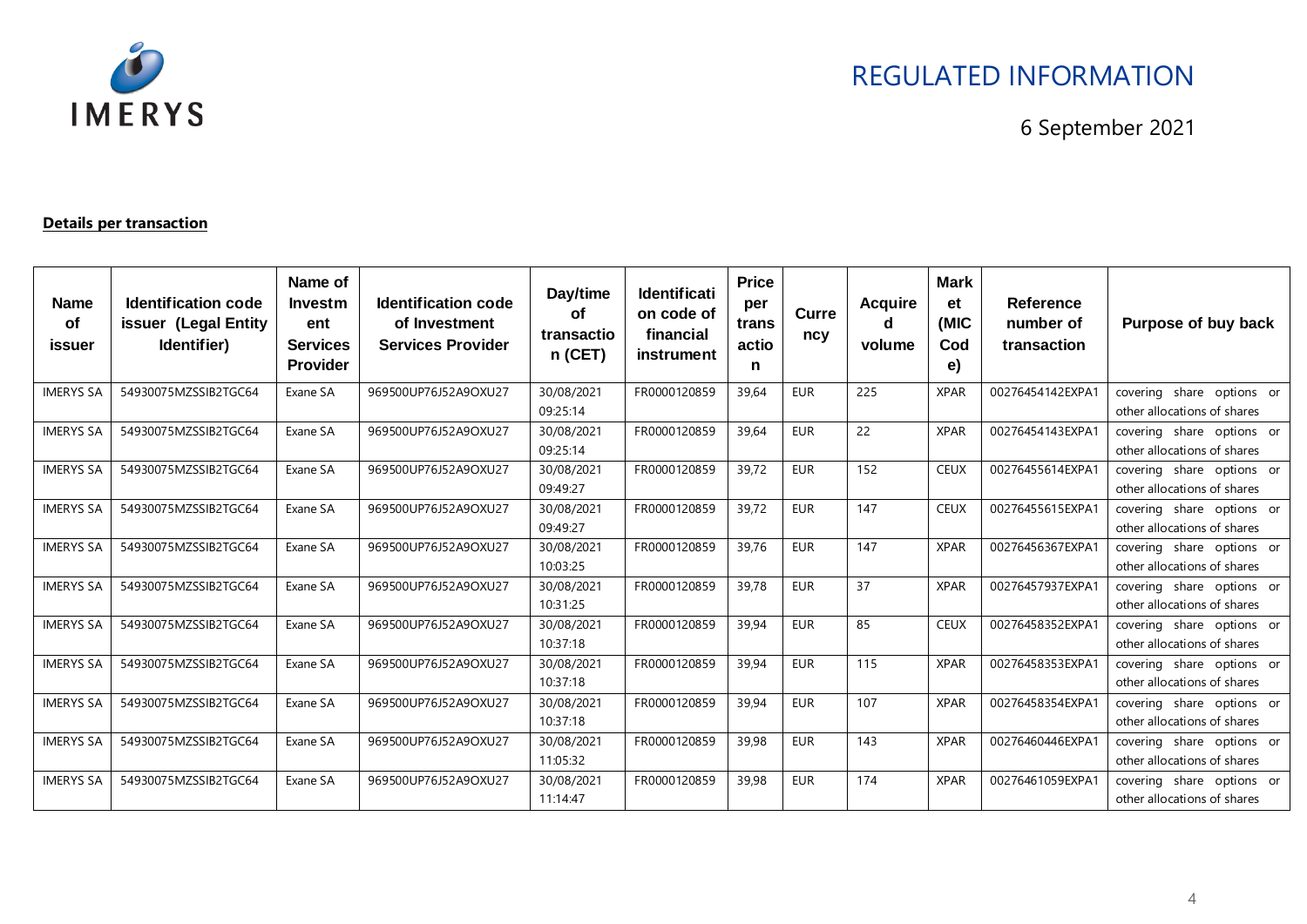

| <b>IMERYS SA</b> | 54930075MZSSIB2TGC64 | Exane SA | 969500UP76J52A9OXU27 | 30/08/2021 | FR0000120859 | 39,88 | <b>EUR</b> | 108 | <b>XPAR</b> | 00276462486EXPA1 | covering share options or   |
|------------------|----------------------|----------|----------------------|------------|--------------|-------|------------|-----|-------------|------------------|-----------------------------|
|                  |                      |          |                      | 11:35:48   |              |       |            |     |             |                  | other allocations of shares |
| <b>IMERYS SA</b> | 54930075MZSSIB2TGC64 | Exane SA | 969500UP76J52A9OXU27 | 30/08/2021 | FR0000120859 | 39,90 | <b>EUR</b> | 125 | <b>AQEU</b> | 00276463575EXPA1 | covering share options or   |
|                  |                      |          |                      | 11:49:26   |              |       |            |     |             |                  | other allocations of shares |
| <b>IMERYS SA</b> | 54930075MZSSIB2TGC64 | Exane SA | 969500UP76J52A9OXU27 | 30/08/2021 | FR0000120859 | 39,90 | EUR        | 10  | <b>CEUX</b> | 00276463576EXPA1 | covering share options or   |
|                  |                      |          |                      | 11:49:27   |              |       |            |     |             |                  | other allocations of shares |
| <b>IMERYS SA</b> | 54930075MZSSIB2TGC64 | Exane SA | 969500UP76J52A9OXU27 | 30/08/2021 | FR0000120859 | 39,90 | <b>EUR</b> | 41  | <b>CEUX</b> | 00276463577EXPA1 | covering share options or   |
|                  |                      |          |                      | 11:49:27   |              |       |            |     |             |                  | other allocations of shares |
| <b>IMERYS SA</b> | 54930075MZSSIB2TGC64 | Exane SA | 969500UP76J52A9OXU27 | 30/08/2021 | FR0000120859 | 39,90 | <b>EUR</b> | 85  | <b>CEUX</b> | 00276463578EXPA1 | covering share options or   |
|                  |                      |          |                      | 11:49:27   |              |       |            |     |             |                  | other allocations of shares |
| <b>IMERYS SA</b> | 54930075MZSSIB2TGC64 | Exane SA | 969500UP76J52A9OXU27 | 30/08/2021 | FR0000120859 | 39,92 | EUR        | 125 | <b>AQEU</b> | 00276465588EXPA1 | covering share options or   |
|                  |                      |          |                      | 12:15:22   |              |       |            |     |             |                  | other allocations of shares |
| <b>IMERYS SA</b> | 54930075MZSSIB2TGC64 | Exane SA | 969500UP76J52A9OXU27 | 30/08/2021 | FR0000120859 | 39,90 | <b>EUR</b> | 106 | <b>XPAR</b> | 00276465589EXPA1 | covering share options or   |
|                  |                      |          |                      | 12:15:22   |              |       |            |     |             |                  | other allocations of shares |
| <b>IMERYS SA</b> | 54930075MZSSIB2TGC64 | Exane SA | 969500UP76J52A9OXU27 | 30/08/2021 | FR0000120859 | 40,00 | <b>EUR</b> | 117 | <b>CEUX</b> | 00276467515EXPA1 | covering share options or   |
|                  |                      |          |                      | 12:46:33   |              |       |            |     |             |                  | other allocations of shares |
| <b>IMERYS SA</b> | 54930075MZSSIB2TGC64 | Exane SA | 969500UP76J52A9OXU27 | 30/08/2021 | FR0000120859 | 40,00 | <b>EUR</b> | 87  | <b>CEUX</b> | 00276467517EXPA1 | covering share options or   |
|                  |                      |          |                      | 12:46:33   |              |       |            |     |             |                  | other allocations of shares |
| <b>IMERYS SA</b> | 54930075MZSSIB2TGC64 | Exane SA | 969500UP76J52A9OXU27 | 30/08/2021 | FR0000120859 | 40,00 | <b>EUR</b> | 179 | <b>XPAR</b> | 00276467516EXPA1 | covering share options or   |
|                  |                      |          |                      | 12:46:33   |              |       |            |     |             |                  | other allocations of shares |
| <b>IMERYS SA</b> | 54930075MZSSIB2TGC64 | Exane SA | 969500UP76J52A9OXU27 | 30/08/2021 | FR0000120859 | 39,88 | <b>EUR</b> | 149 | <b>XPAR</b> | 00276469138EXPA1 | covering share options or   |
|                  |                      |          |                      | 13:12:20   |              |       |            |     |             |                  | other allocations of shares |
| <b>IMERYS SA</b> | 54930075MZSSIB2TGC64 | Exane SA | 969500UP76J52A9OXU27 | 30/08/2021 | FR0000120859 | 39,90 | EUR        | 125 | <b>AQEU</b> | 00276470137EXPA1 | covering share options or   |
|                  |                      |          |                      | 13:30:37   |              |       |            |     |             |                  | other allocations of shares |
| <b>IMERYS SA</b> | 54930075MZSSIB2TGC64 | Exane SA | 969500UP76J52A9OXU27 | 30/08/2021 | FR0000120859 | 39,90 | <b>EUR</b> | 37  | <b>CEUX</b> | 00276470136EXPA1 | covering share options or   |
|                  |                      |          |                      | 13:30:37   |              |       |            |     |             |                  | other allocations of shares |
| <b>IMERYS SA</b> | 54930075MZSSIB2TGC64 | Exane SA | 969500UP76J52A9OXU27 | 30/08/2021 | FR0000120859 | 40,00 | <b>EUR</b> | 14  | <b>CEUX</b> | 00276471120EXPA1 | covering share options or   |
|                  |                      |          |                      | 13:46:56   |              |       |            |     |             |                  | other allocations of shares |
| <b>IMERYS SA</b> | 54930075MZSSIB2TGC64 | Exane SA | 969500UP76J52A9OXU27 | 30/08/2021 | FR0000120859 | 40,00 | <b>EUR</b> | 168 | <b>CEUX</b> | 00276471121EXPA1 | covering share options or   |
|                  |                      |          |                      | 13:46:56   |              |       |            |     |             |                  | other allocations of shares |
| <b>IMERYS SA</b> | 54930075MZSSIB2TGC64 | Exane SA | 969500UP76J52A9OXU27 | 30/08/2021 | FR0000120859 | 39,98 | <b>EUR</b> | 60  | <b>CEUX</b> | 00276471122EXPA1 | covering share options or   |
|                  |                      |          |                      | 13:46:56   |              |       |            |     |             |                  | other allocations of shares |
|                  |                      |          |                      |            |              |       |            |     |             |                  |                             |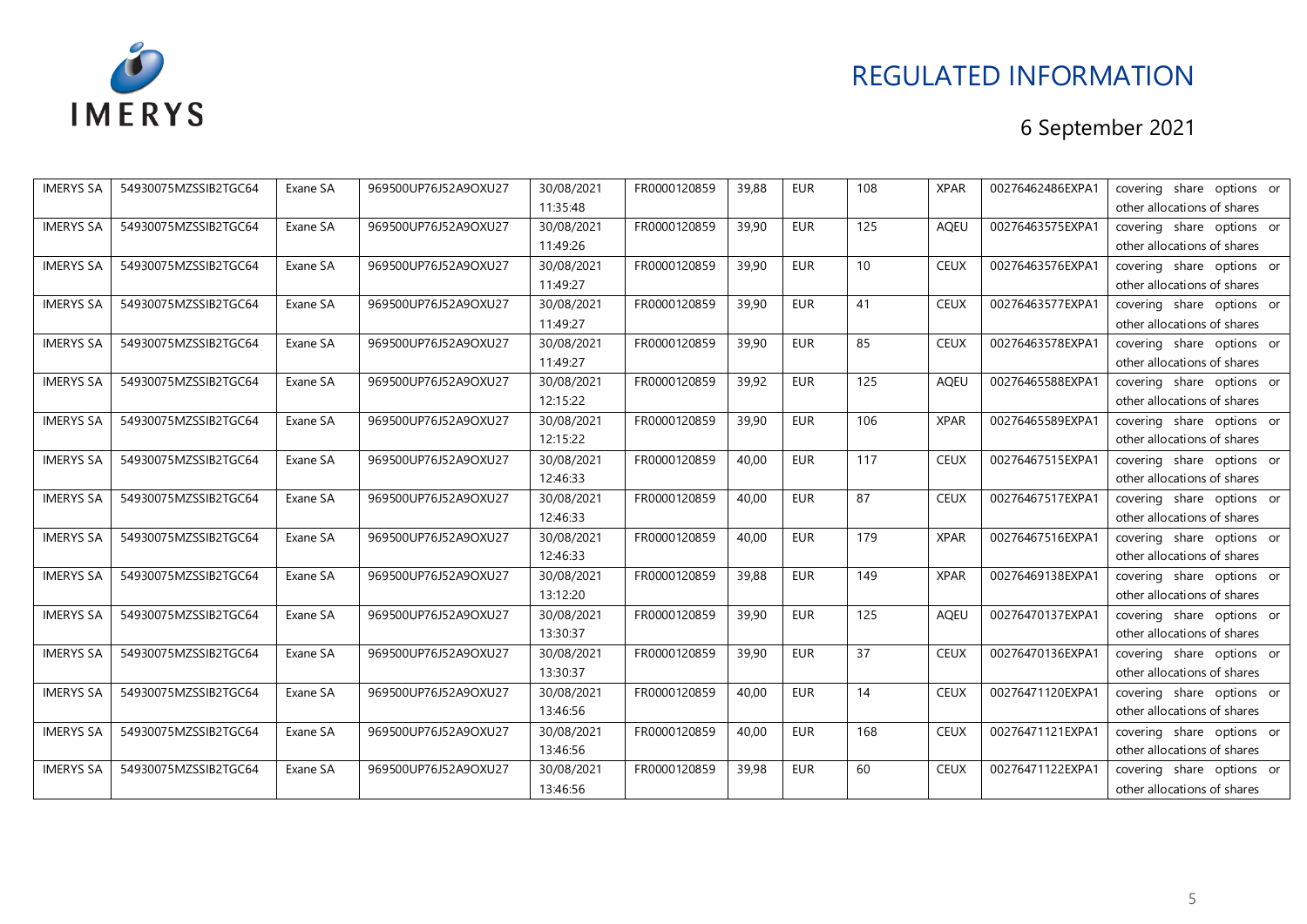

| <b>IMERYS SA</b> | 54930075MZSSIB2TGC64 | Exane SA | 969500UP76J52A9OXU27 | 30/08/2021 | FR0000120859 | 40,00 | <b>EUR</b> | 51  | <b>CEUX</b> | 00276471123EXPA1 | covering share options or   |
|------------------|----------------------|----------|----------------------|------------|--------------|-------|------------|-----|-------------|------------------|-----------------------------|
|                  |                      |          |                      | 13:46:56   |              |       |            |     |             |                  | other allocations of shares |
| <b>IMERYS SA</b> | 54930075MZSSIB2TGC64 | Exane SA | 969500UP76J52A9OXU27 | 30/08/2021 | FR0000120859 | 39,98 | <b>EUR</b> | 121 | <b>XPAR</b> | 00276472603EXPA1 | covering share options or   |
|                  |                      |          |                      | 14:09:02   |              |       |            |     |             |                  | other allocations of shares |
| <b>IMERYS SA</b> | 54930075MZSSIB2TGC64 | Exane SA | 969500UP76J52A9OXU27 | 30/08/2021 | FR0000120859 | 40,00 | EUR        | 146 | <b>XPAR</b> | 00276473463EXPA1 | covering share options or   |
|                  |                      |          |                      | 14:21:41   |              |       |            |     |             |                  | other allocations of shares |
| <b>IMERYS SA</b> | 54930075MZSSIB2TGC64 | Exane SA | 969500UP76J52A9OXU27 | 30/08/2021 | FR0000120859 | 40,00 | <b>EUR</b> | 93  | <b>CEUX</b> | 00276474924EXPA1 | covering share options or   |
|                  |                      |          |                      | 14:41:56   |              |       |            |     |             |                  | other allocations of shares |
| <b>IMERYS SA</b> | 54930075MZSSIB2TGC64 | Exane SA | 969500UP76J52A9OXU27 | 30/08/2021 | FR0000120859 | 40,00 | <b>EUR</b> | 156 | <b>XPAR</b> | 00276477359EXPA1 | covering share options or   |
|                  |                      |          |                      | 15:07:32   |              |       |            |     |             |                  | other allocations of shares |
| <b>IMERYS SA</b> | 54930075MZSSIB2TGC64 | Exane SA | 969500UP76J52A9OXU27 | 30/08/2021 | FR0000120859 | 39,94 | <b>EUR</b> | 147 | <b>XPAR</b> | 00276479020EXPA1 | covering share options or   |
|                  |                      |          |                      | 15:23:37   |              |       |            |     |             |                  | other allocations of shares |
| <b>IMERYS SA</b> | 54930075MZSSIB2TGC64 | Exane SA | 969500UP76J52A9OXU27 | 30/08/2021 | FR0000120859 | 39,86 | <b>EUR</b> | 100 | <b>XPAR</b> | 00276481002EXPA1 | covering share options or   |
|                  |                      |          |                      | 15:33:58   |              |       |            |     |             |                  | other allocations of shares |
| <b>IMERYS SA</b> | 54930075MZSSIB2TGC64 | Exane SA | 969500UP76J52A9OXU27 | 30/08/2021 | FR0000120859 | 39,86 | <b>EUR</b> | 16  | <b>XPAR</b> | 00276481003EXPA1 | covering share options or   |
|                  |                      |          |                      | 15:33:58   |              |       |            |     |             |                  | other allocations of shares |
| <b>IMERYS SA</b> | 54930075MZSSIB2TGC64 | Exane SA | 969500UP76J52A9OXU27 | 30/08/2021 | FR0000120859 | 39,76 | <b>EUR</b> | 120 | <b>XPAR</b> | 00276483889EXPA1 | covering share options or   |
|                  |                      |          |                      | 15:49:09   |              |       |            |     |             |                  | other allocations of shares |
| <b>IMERYS SA</b> | 54930075MZSSIB2TGC64 | Exane SA | 969500UP76J52A9OXU27 | 30/08/2021 | FR0000120859 | 39,72 | <b>EUR</b> | 120 | <b>XPAR</b> | 00276486487EXPA1 | covering share options or   |
|                  |                      |          |                      | 16:04:29   |              |       |            |     |             |                  | other allocations of shares |
| <b>IMERYS SA</b> | 54930075MZSSIB2TGC64 | Exane SA | 969500UP76J52A9OXU27 | 30/08/2021 | FR0000120859 | 39,68 | <b>EUR</b> | 130 | <b>XPAR</b> | 00276486594EXPA1 | covering share options or   |
|                  |                      |          |                      | 16:05:04   |              |       |            |     |             |                  | other allocations of shares |
| <b>IMERYS SA</b> | 54930075MZSSIB2TGC64 | Exane SA | 969500UP76J52A9OXU27 | 30/08/2021 | FR0000120859 | 39,70 | EUR        | 14  | <b>XPAR</b> | 00276490909EXPA1 | covering share options or   |
|                  |                      |          |                      | 16:33:30   |              |       |            |     |             |                  | other allocations of shares |
| <b>IMERYS SA</b> | 54930075MZSSIB2TGC64 | Exane SA | 969500UP76J52A9OXU27 | 30/08/2021 | FR0000120859 | 39,76 | <b>EUR</b> | 98  | <b>CEUX</b> | 00276491785EXPA1 | covering share options or   |
|                  |                      |          |                      | 16:38:58   |              |       |            |     |             |                  | other allocations of shares |
| <b>IMERYS SA</b> | 54930075MZSSIB2TGC64 | Exane SA | 969500UP76J52A9OXU27 | 30/08/2021 | FR0000120859 | 39,76 | <b>EUR</b> | 50  | <b>XPAR</b> | 00276491786EXPA1 | covering share options or   |
|                  |                      |          |                      | 16:38:58   |              |       |            |     |             |                  | other allocations of shares |
| <b>IMERYS SA</b> | 54930075MZSSIB2TGC64 | Exane SA | 969500UP76J52A9OXU27 | 30/08/2021 | FR0000120859 | 39,76 | <b>EUR</b> | 50  | <b>XPAR</b> | 00276491787EXPA1 | covering share options or   |
|                  |                      |          |                      | 16:38:58   |              |       |            |     |             |                  | other allocations of shares |
| <b>IMERYS SA</b> | 54930075MZSSIB2TGC64 | Exane SA | 969500UP76J52A9OXU27 | 30/08/2021 | FR0000120859 | 39,76 | <b>EUR</b> | 104 | <b>XPAR</b> | 00276491788EXPA1 | covering share options or   |
|                  |                      |          |                      | 16:38:58   |              |       |            |     |             |                  | other allocations of shares |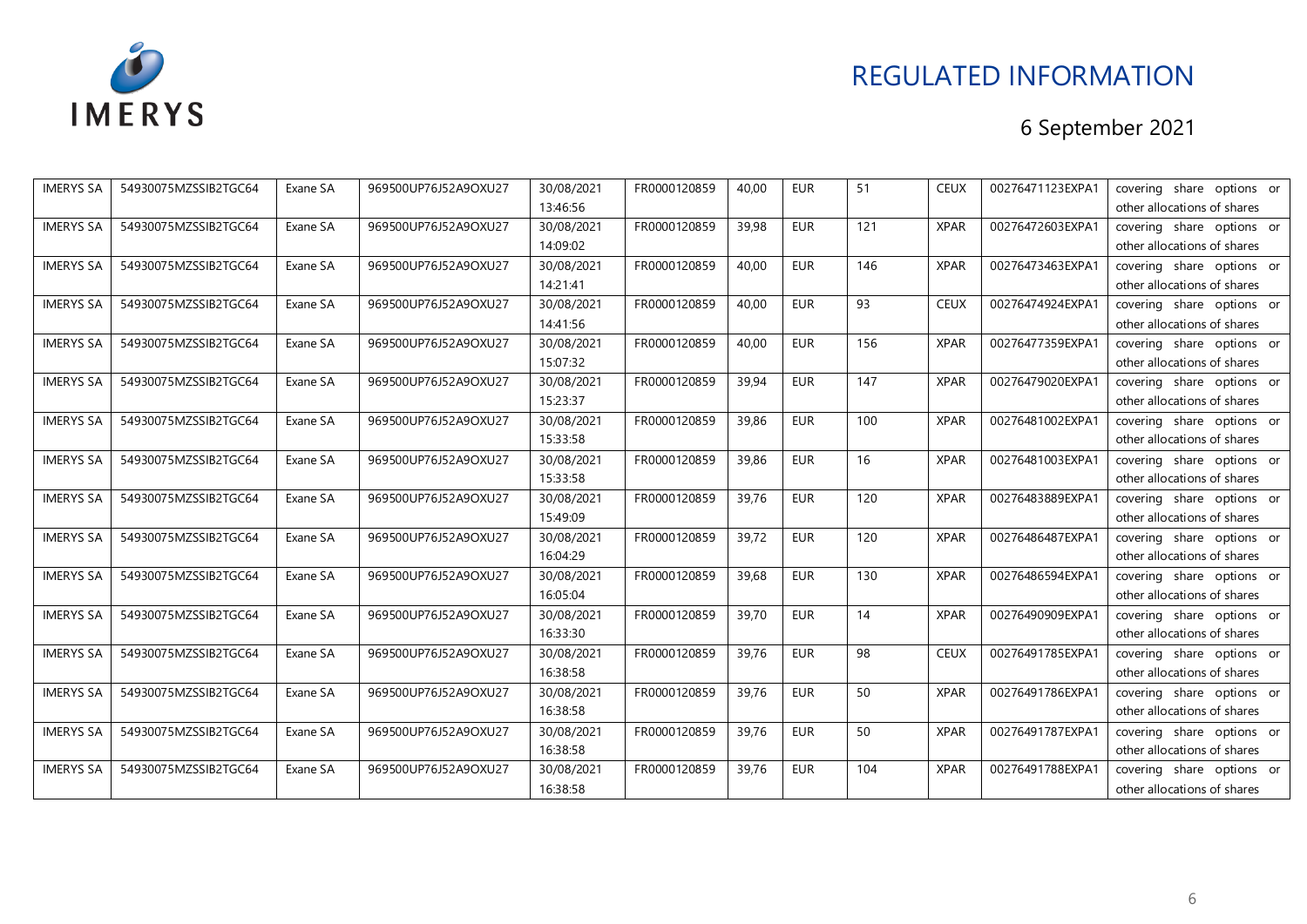

| <b>IMERYS SA</b> | 54930075MZSSIB2TGC64 | Exane SA | 969500UP76J52A9OXU27 | 30/08/2021 | FR0000120859 | 39,74 | <b>EUR</b> | 132            | <b>XPAR</b> | 00276493332EXPA1 | covering share options or   |
|------------------|----------------------|----------|----------------------|------------|--------------|-------|------------|----------------|-------------|------------------|-----------------------------|
|                  |                      |          |                      | 16:49:41   |              |       |            |                |             |                  | other allocations of shares |
| <b>IMERYS SA</b> | 54930075MZSSIB2TGC64 | Exane SA | 969500UP76J52A9OXU27 | 30/08/2021 | FR0000120859 | 39,76 | <b>EUR</b> | 99             | <b>XPAR</b> | 00276496028EXPA1 | covering share options or   |
|                  |                      |          |                      | 17:04:51   |              |       |            |                |             |                  | other allocations of shares |
| <b>IMERYS SA</b> | 54930075MZSSIB2TGC64 | Exane SA | 969500UP76J52A9OXU27 | 30/08/2021 | FR0000120859 | 39,74 | <b>EUR</b> | 117            | <b>XPAR</b> | 00276496097EXPA1 | covering share options or   |
|                  |                      |          |                      | 17:05:09   |              |       |            |                |             |                  | other allocations of shares |
| <b>IMERYS SA</b> | 54930075MZSSIB2TGC64 | Exane SA | 969500UP76J52A9OXU27 | 30/08/2021 | FR0000120859 | 39,68 | <b>EUR</b> | 105            | <b>AQEU</b> | 00276496695EXPA1 | covering share options or   |
|                  |                      |          |                      | 17:08:33   |              |       |            |                |             |                  | other allocations of shares |
| <b>IMERYS SA</b> | 54930075MZSSIB2TGC64 | Exane SA | 969500UP76J52A9OXU27 | 30/08/2021 | FR0000120859 | 39,70 | <b>EUR</b> | 42             | <b>XPAR</b> | 00276498352EXPA1 | covering share options or   |
|                  |                      |          |                      | 17:16:47   |              |       |            |                |             |                  | other allocations of shares |
| <b>IMERYS SA</b> | 54930075MZSSIB2TGC64 | Exane SA | 969500UP76J52A9OXU27 | 30/08/2021 | FR0000120859 | 39,70 | <b>EUR</b> | $\overline{2}$ | <b>XPAR</b> | 00276498355EXPA1 | covering share options or   |
|                  |                      |          |                      | 17:16:48   |              |       |            |                |             |                  | other allocations of shares |
| <b>IMERYS SA</b> | 54930075MZSSIB2TGC64 | Exane SA | 969500UP76J52A9OXU27 | 30/08/2021 | FR0000120859 | 39,70 | <b>EUR</b> | 3              | <b>XPAR</b> | 00276498360EXPA1 | covering share options or   |
|                  |                      |          |                      | 17:16:48   |              |       |            |                |             |                  | other allocations of shares |
| <b>IMERYS SA</b> | 54930075MZSSIB2TGC64 | Exane SA | 969500UP76J52A9OXU27 | 30/08/2021 | FR0000120859 | 39,70 | <b>EUR</b> | 47             | <b>XPAR</b> | 00276498396EXPA1 | covering share options or   |
|                  |                      |          |                      | 17:17:07   |              |       |            |                |             |                  | other allocations of shares |
| <b>IMERYS SA</b> | 54930075MZSSIB2TGC64 | Exane SA | 969500UP76J52A9OXU27 | 30/08/2021 | FR0000120859 | 39,64 | <b>EUR</b> | 47             | <b>TQEX</b> | 00276500097EXPA1 | covering share options or   |
|                  |                      |          |                      | 17:24:32   |              |       |            |                |             |                  | other allocations of shares |
| <b>IMERYS SA</b> | 54930075MZSSIB2TGC64 | Exane SA | 969500UP76J52A9OXU27 | 31/08/2021 | FR0000120859 | 39,50 | <b>EUR</b> | 116            | <b>XPAR</b> | 00276508075EXPA1 | covering share options or   |
|                  |                      |          |                      | 09:00:38   |              |       |            |                |             |                  | other allocations of shares |
| <b>IMERYS SA</b> | 54930075MZSSIB2TGC64 | Exane SA | 969500UP76J52A9OXU27 | 31/08/2021 | FR0000120859 | 39,40 | <b>EUR</b> | 118            | <b>XPAR</b> | 00276511813EXPA1 | covering share options or   |
|                  |                      |          |                      | 09:18:11   |              |       |            |                |             |                  | other allocations of shares |
| <b>IMERYS SA</b> | 54930075MZSSIB2TGC64 | Exane SA | 969500UP76J52A9OXU27 | 31/08/2021 | FR0000120859 | 39,40 | <b>EUR</b> | 66             | <b>XPAR</b> | 00276511817EXPA1 | covering share options or   |
|                  |                      |          |                      | 09:18:11   |              |       |            |                |             |                  | other allocations of shares |
| <b>IMERYS SA</b> | 54930075MZSSIB2TGC64 | Exane SA | 969500UP76J52A9OXU27 | 31/08/2021 | FR0000120859 | 39,24 | <b>EUR</b> | 7              | <b>XPAR</b> | 00276512558EXPA1 | covering share options or   |
|                  |                      |          |                      | 09:20:46   |              |       |            |                |             |                  | other allocations of shares |
| <b>IMERYS SA</b> | 54930075MZSSIB2TGC64 | Exane SA | 969500UP76J52A9OXU27 | 31/08/2021 | FR0000120859 | 39,24 | <b>EUR</b> | 120            | <b>XPAR</b> | 00276512560EXPA1 | covering share options or   |
|                  |                      |          |                      | 09:20:46   |              |       |            |                |             |                  | other allocations of shares |
| <b>IMERYS SA</b> | 54930075MZSSIB2TGC64 | Exane SA | 969500UP76J52A9OXU27 | 31/08/2021 | FR0000120859 | 39,24 | <b>EUR</b> | $\overline{2}$ | <b>XPAR</b> | 00276512562EXPA1 | covering share options or   |
|                  |                      |          |                      | 09:20:46   |              |       |            |                |             |                  | other allocations of shares |
| <b>IMERYS SA</b> | 54930075MZSSIB2TGC64 | Exane SA | 969500UP76J52A9OXU27 | 31/08/2021 | FR0000120859 | 39,44 | <b>EUR</b> | 21             | <b>XPAR</b> | 00276517337EXPA1 | covering share options or   |
|                  |                      |          |                      | 09:35:07   |              |       |            |                |             |                  | other allocations of shares |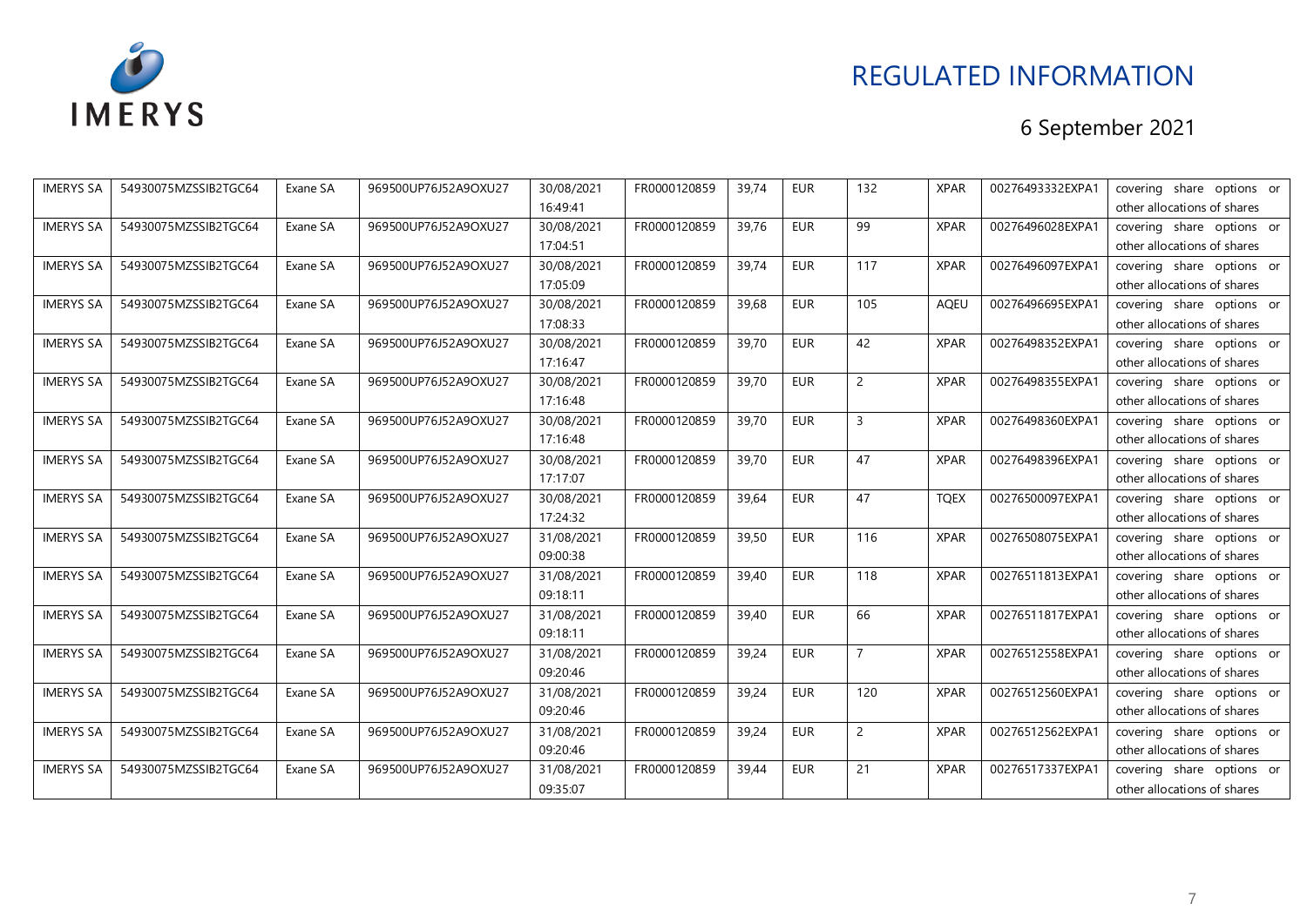

| <b>IMERYS SA</b> | 54930075MZSSIB2TGC64 | Exane SA | 969500UP76J52A9OXU27 | 31/08/2021 | FR0000120859 | 39,44 | <b>EUR</b> | 50             | <b>XPAR</b> | 00276517338EXPA1 | covering share options or   |
|------------------|----------------------|----------|----------------------|------------|--------------|-------|------------|----------------|-------------|------------------|-----------------------------|
|                  |                      |          |                      | 09:35:07   |              |       |            |                |             |                  | other allocations of shares |
| <b>IMERYS SA</b> | 54930075MZSSIB2TGC64 | Exane SA | 969500UP76J52A9OXU27 | 31/08/2021 | FR0000120859 | 39,44 | <b>EUR</b> | 49             | <b>XPAR</b> | 00276517339EXPA1 | covering share options or   |
|                  |                      |          |                      | 09:35:07   |              |       |            |                |             |                  | other allocations of shares |
| <b>IMERYS SA</b> | 54930075MZSSIB2TGC64 | Exane SA | 969500UP76J52A9OXU27 | 31/08/2021 | FR0000120859 | 39,40 | EUR        | 42             | <b>XPAR</b> | 00276521820EXPA1 | covering share options or   |
|                  |                      |          |                      | 09:48:20   |              |       |            |                |             |                  | other allocations of shares |
| <b>IMERYS SA</b> | 54930075MZSSIB2TGC64 | Exane SA | 969500UP76J52A9OXU27 | 31/08/2021 | FR0000120859 | 39,30 | <b>EUR</b> | 104            | <b>CEUX</b> | 00276524110EXPA1 | covering share options or   |
|                  |                      |          |                      | 09:56:22   |              |       |            |                |             |                  | other allocations of shares |
| <b>IMERYS SA</b> | 54930075MZSSIB2TGC64 | Exane SA | 969500UP76J52A9OXU27 | 31/08/2021 | FR0000120859 | 39,34 | <b>EUR</b> | 6              | <b>XPAR</b> | 00276526034EXPA1 | covering share options or   |
|                  |                      |          |                      | 10:02:58   |              |       |            |                |             |                  | other allocations of shares |
| <b>IMERYS SA</b> | 54930075MZSSIB2TGC64 | Exane SA | 969500UP76J52A9OXU27 | 31/08/2021 | FR0000120859 | 39,34 | <b>EUR</b> | 108            | <b>XPAR</b> | 00276526035EXPA1 | covering share options or   |
|                  |                      |          |                      | 10:02:58   |              |       |            |                |             |                  | other allocations of shares |
| <b>IMERYS SA</b> | 54930075MZSSIB2TGC64 | Exane SA | 969500UP76J52A9OXU27 | 31/08/2021 | FR0000120859 | 39,40 | <b>EUR</b> | 120            | <b>XPAR</b> | 00276528569EXPA1 | covering share options or   |
|                  |                      |          |                      | 10:11:41   |              |       |            |                |             |                  | other allocations of shares |
| <b>IMERYS SA</b> | 54930075MZSSIB2TGC64 | Exane SA | 969500UP76J52A9OXU27 | 31/08/2021 | FR0000120859 | 39,40 | <b>EUR</b> | 142            | <b>XPAR</b> | 00276532380EXPA1 | covering share options or   |
|                  |                      |          |                      | 10:23:01   |              |       |            |                |             |                  | other allocations of shares |
| <b>IMERYS SA</b> | 54930075MZSSIB2TGC64 | Exane SA | 969500UP76J52A9OXU27 | 31/08/2021 | FR0000120859 | 39,36 | <b>EUR</b> | 83             | <b>XPAR</b> | 00276537767EXPA1 | covering share options or   |
|                  |                      |          |                      | 10:39:45   |              |       |            |                |             |                  | other allocations of shares |
| <b>IMERYS SA</b> | 54930075MZSSIB2TGC64 | Exane SA | 969500UP76J52A9OXU27 | 31/08/2021 | FR0000120859 | 39,40 | <b>EUR</b> | 92             | <b>XPAR</b> | 00276543575EXPA1 | covering share options or   |
|                  |                      |          |                      | 11:01:15   |              |       |            |                |             |                  | other allocations of shares |
| <b>IMERYS SA</b> | 54930075MZSSIB2TGC64 | Exane SA | 969500UP76J52A9OXU27 | 31/08/2021 | FR0000120859 | 39,50 | <b>EUR</b> | 50             | <b>XPAR</b> | 00276546100EXPA1 | covering share options or   |
|                  |                      |          |                      | 11:07:49   |              |       |            |                |             |                  | other allocations of shares |
| <b>IMERYS SA</b> | 54930075MZSSIB2TGC64 | Exane SA | 969500UP76J52A9OXU27 | 31/08/2021 | FR0000120859 | 39,50 | EUR        | 34             | <b>XPAR</b> | 00276546132EXPA1 | covering share options or   |
|                  |                      |          |                      | 11:07:57   |              |       |            |                |             |                  | other allocations of shares |
| <b>IMERYS SA</b> | 54930075MZSSIB2TGC64 | Exane SA | 969500UP76J52A9OXU27 | 31/08/2021 | FR0000120859 | 39,44 | <b>EUR</b> | 96             | <b>XPAR</b> | 00276547482EXPA1 | covering share options or   |
|                  |                      |          |                      | 11:13:23   |              |       |            |                |             |                  | other allocations of shares |
| <b>IMERYS SA</b> | 54930075MZSSIB2TGC64 | Exane SA | 969500UP76J52A9OXU27 | 31/08/2021 | FR0000120859 | 39,44 | <b>EUR</b> | $\overline{7}$ | <b>TQEX</b> | 00276547580EXPA1 | covering share options or   |
|                  |                      |          |                      | 11:13:48   |              |       |            |                |             |                  | other allocations of shares |
| <b>IMERYS SA</b> | 54930075MZSSIB2TGC64 | Exane SA | 969500UP76J52A9OXU27 | 31/08/2021 | FR0000120859 | 39,48 | <b>EUR</b> | 131            | <b>XPAR</b> | 00276552701EXPA1 | covering share options or   |
|                  |                      |          |                      | 11:32:46   |              |       |            |                |             |                  | other allocations of shares |
| <b>IMERYS SA</b> | 54930075MZSSIB2TGC64 | Exane SA | 969500UP76J52A9OXU27 | 31/08/2021 | FR0000120859 | 39,46 | <b>EUR</b> | 80             | <b>XPAR</b> | 00276555194EXPA1 | covering share options or   |
|                  |                      |          |                      | 11:43:04   |              |       |            |                |             |                  | other allocations of shares |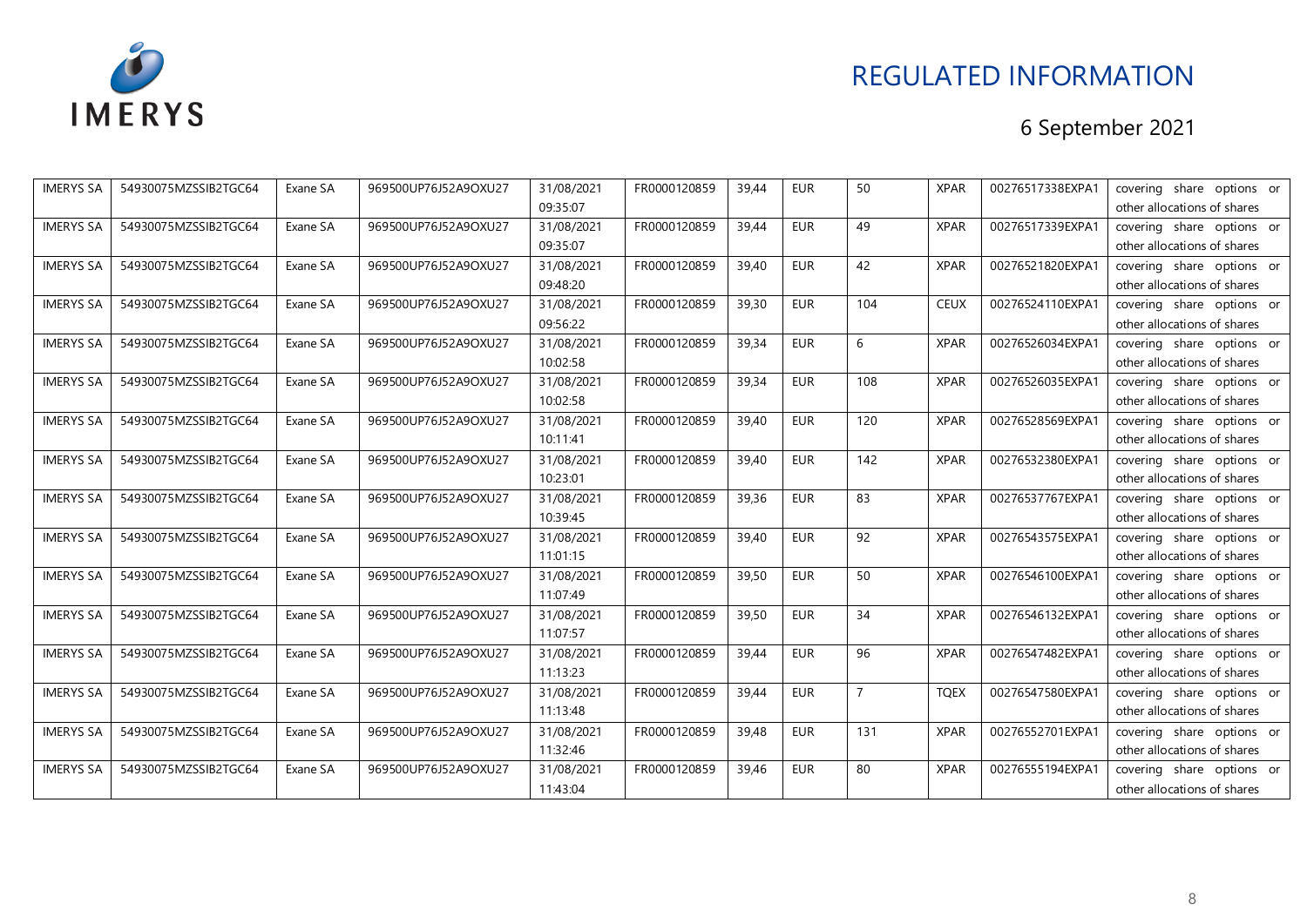

| <b>IMERYS SA</b> | 54930075MZSSIB2TGC64 | Exane SA | 969500UP76J52A9OXU27 | 31/08/2021 | FR0000120859 | 39,46 | <b>EUR</b> | 50  | <b>XPAR</b> | 00276555195EXPA1 | covering share options or   |
|------------------|----------------------|----------|----------------------|------------|--------------|-------|------------|-----|-------------|------------------|-----------------------------|
|                  |                      |          |                      | 11:43:04   |              |       |            |     |             |                  | other allocations of shares |
| <b>IMERYS SA</b> | 54930075MZSSIB2TGC64 | Exane SA | 969500UP76J52A9OXU27 | 31/08/2021 | FR0000120859 | 39,46 | <b>EUR</b> | 6   | <b>XPAR</b> | 00276555196EXPA1 | covering share options or   |
|                  |                      |          |                      | 11:43:04   |              |       |            |     |             |                  | other allocations of shares |
| <b>IMERYS SA</b> | 54930075MZSSIB2TGC64 | Exane SA | 969500UP76J52A9OXU27 | 31/08/2021 | FR0000120859 | 39,40 | EUR        | 111 | <b>XPAR</b> | 00276555961EXPA1 | covering share options or   |
|                  |                      |          |                      | 11:47:02   |              |       |            |     |             |                  | other allocations of shares |
| <b>IMERYS SA</b> | 54930075MZSSIB2TGC64 | Exane SA | 969500UP76J52A9OXU27 | 31/08/2021 | FR0000120859 | 39,36 | <b>EUR</b> | 101 | <b>XPAR</b> | 00276559338EXPA1 | covering share options or   |
|                  |                      |          |                      | 12:01:46   |              |       |            |     |             |                  | other allocations of shares |
| <b>IMERYS SA</b> | 54930075MZSSIB2TGC64 | Exane SA | 969500UP76J52A9OXU27 | 31/08/2021 | FR0000120859 | 39,40 | <b>EUR</b> | 86  | <b>XPAR</b> | 00276565044EXPA1 | covering share options or   |
|                  |                      |          |                      | 12:23:42   |              |       |            |     |             |                  | other allocations of shares |
| <b>IMERYS SA</b> | 54930075MZSSIB2TGC64 | Exane SA | 969500UP76J52A9OXU27 | 31/08/2021 | FR0000120859 | 39,34 | <b>EUR</b> | 97  | <b>XPAR</b> | 00276567981EXPA1 | covering share options or   |
|                  |                      |          |                      | 12:34:06   |              |       |            |     |             |                  | other allocations of shares |
| <b>IMERYS SA</b> | 54930075MZSSIB2TGC64 | Exane SA | 969500UP76J52A9OXU27 | 31/08/2021 | FR0000120859 | 39,32 | <b>EUR</b> | 24  | <b>XPAR</b> | 00276571078EXPA1 | covering share options or   |
|                  |                      |          |                      | 12:46:01   |              |       |            |     |             |                  | other allocations of shares |
| <b>IMERYS SA</b> | 54930075MZSSIB2TGC64 | Exane SA | 969500UP76J52A9OXU27 | 31/08/2021 | FR0000120859 | 39,32 | <b>EUR</b> | 50  | <b>XPAR</b> | 00276571080EXPA1 | covering share options or   |
|                  |                      |          |                      | 12:46:01   |              |       |            |     |             |                  | other allocations of shares |
| <b>IMERYS SA</b> | 54930075MZSSIB2TGC64 | Exane SA | 969500UP76J52A9OXU27 | 31/08/2021 | FR0000120859 | 39,32 | <b>EUR</b> | 33  | <b>XPAR</b> | 00276571081EXPA1 | covering share options or   |
|                  |                      |          |                      | 12:46:01   |              |       |            |     |             |                  | other allocations of shares |
| <b>IMERYS SA</b> | 54930075MZSSIB2TGC64 | Exane SA | 969500UP76J52A9OXU27 | 31/08/2021 | FR0000120859 | 39,30 | <b>EUR</b> | 50  | <b>XPAR</b> | 00276577469EXPA1 | covering share options or   |
|                  |                      |          |                      | 13:06:08   |              |       |            |     |             |                  | other allocations of shares |
| <b>IMERYS SA</b> | 54930075MZSSIB2TGC64 | Exane SA | 969500UP76J52A9OXU27 | 31/08/2021 | FR0000120859 | 39,30 | <b>EUR</b> | 40  | <b>XPAR</b> | 00276577470EXPA1 | covering share options or   |
|                  |                      |          |                      | 13:06:08   |              |       |            |     |             |                  | other allocations of shares |
| <b>IMERYS SA</b> | 54930075MZSSIB2TGC64 | Exane SA | 969500UP76J52A9OXU27 | 31/08/2021 | FR0000120859 | 39,30 | EUR        | 41  | <b>XPAR</b> | 00276577471EXPA1 | covering share options or   |
|                  |                      |          |                      | 13:06:08   |              |       |            |     |             |                  | other allocations of shares |
| <b>IMERYS SA</b> | 54930075MZSSIB2TGC64 | Exane SA | 969500UP76J52A9OXU27 | 31/08/2021 | FR0000120859 | 39,22 | <b>EUR</b> | 3   | <b>XPAR</b> | 00276581071EXPA1 | covering share options or   |
|                  |                      |          |                      | 13:25:34   |              |       |            |     |             |                  | other allocations of shares |
| <b>IMERYS SA</b> | 54930075MZSSIB2TGC64 | Exane SA | 969500UP76J52A9OXU27 | 31/08/2021 | FR0000120859 | 39,22 | <b>EUR</b> | 138 | <b>XPAR</b> | 00276581072EXPA1 | covering share options or   |
|                  |                      |          |                      | 13:25:34   |              |       |            |     |             |                  | other allocations of shares |
| <b>IMERYS SA</b> | 54930075MZSSIB2TGC64 | Exane SA | 969500UP76J52A9OXU27 | 31/08/2021 | FR0000120859 | 39,38 | <b>EUR</b> | 15  | <b>XPAR</b> | 00276585539EXPA1 | covering share options or   |
|                  |                      |          |                      | 13:52:37   |              |       |            |     |             |                  | other allocations of shares |
| <b>IMERYS SA</b> | 54930075MZSSIB2TGC64 | Exane SA | 969500UP76J52A9OXU27 | 31/08/2021 | FR0000120859 | 39,38 | <b>EUR</b> | 97  | <b>XPAR</b> | 00276585540EXPA1 | covering share options or   |
|                  |                      |          |                      | 13:52:37   |              |       |            |     |             |                  | other allocations of shares |
|                  |                      |          |                      |            |              |       |            |     |             |                  |                             |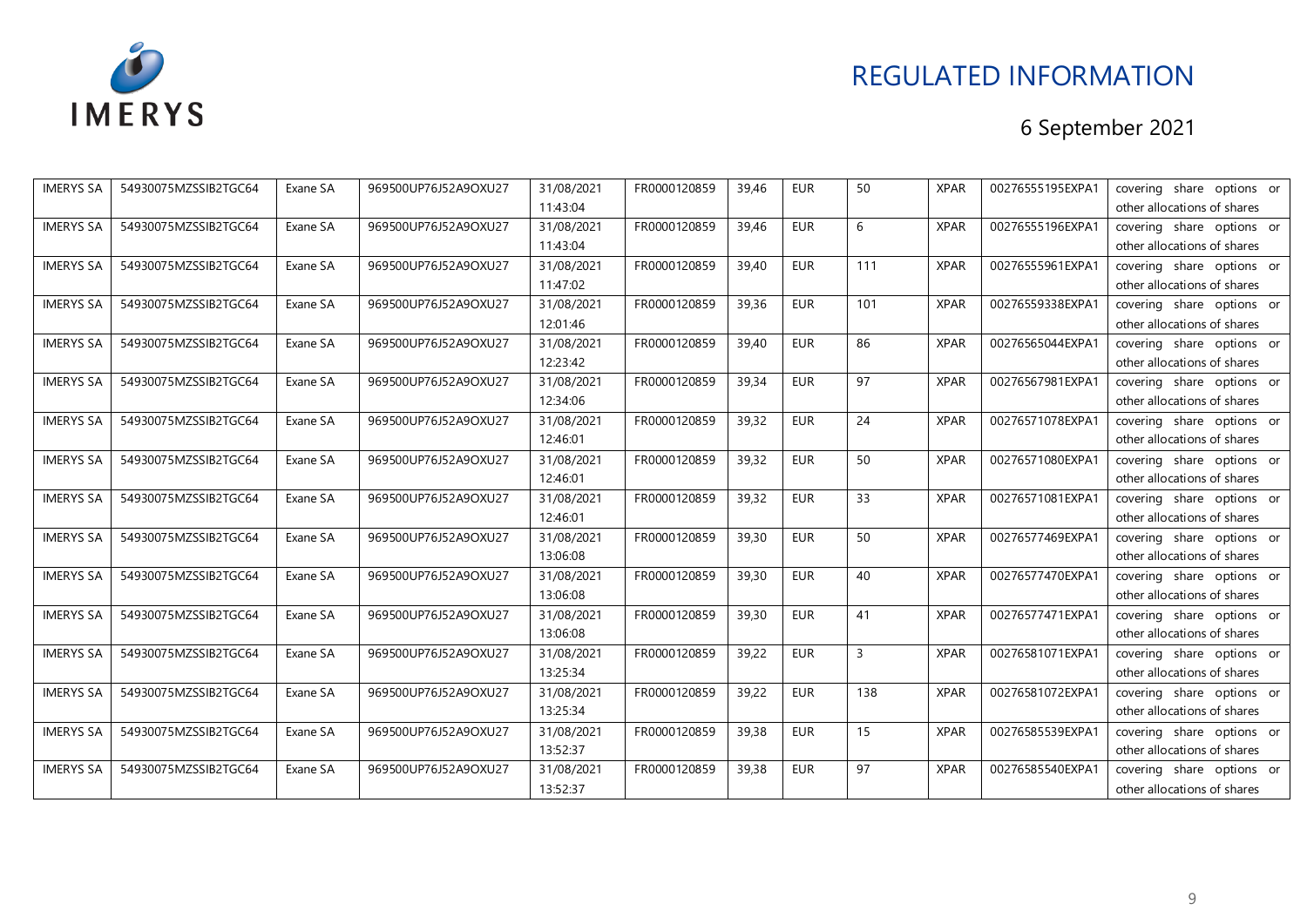

| <b>IMERYS SA</b> | 54930075MZSSIB2TGC64 | Exane SA | 969500UP76J52A9OXU27 | 31/08/2021 | FR0000120859 | 39,38 | <b>EUR</b> | 111            | <b>XPAR</b> | 00276589962EXPA1 | covering share options or   |
|------------------|----------------------|----------|----------------------|------------|--------------|-------|------------|----------------|-------------|------------------|-----------------------------|
|                  |                      |          |                      | 14:14:08   |              |       |            |                |             |                  | other allocations of shares |
| <b>IMERYS SA</b> | 54930075MZSSIB2TGC64 | Exane SA | 969500UP76J52A9OXU27 | 31/08/2021 | FR0000120859 | 39,30 | <b>EUR</b> | 112            | <b>XPAR</b> | 00276591599EXPA1 | covering share options or   |
|                  |                      |          |                      | 14:23:31   |              |       |            |                |             |                  | other allocations of shares |
| <b>IMERYS SA</b> | 54930075MZSSIB2TGC64 | Exane SA | 969500UP76J52A9OXU27 | 31/08/2021 | FR0000120859 | 39,30 | <b>EUR</b> | 127            | <b>XPAR</b> | 00276596650EXPA1 | covering share options or   |
|                  |                      |          |                      | 14:46:28   |              |       |            |                |             |                  | other allocations of shares |
| <b>IMERYS SA</b> | 54930075MZSSIB2TGC64 | Exane SA | 969500UP76J52A9OXU27 | 31/08/2021 | FR0000120859 | 39,26 | <b>EUR</b> | 114            | <b>XPAR</b> | 00276597057EXPA1 | covering share options or   |
|                  |                      |          |                      | 14:48:35   |              |       |            |                |             |                  | other allocations of shares |
| <b>IMERYS SA</b> | 54930075MZSSIB2TGC64 | Exane SA | 969500UP76J52A9OXU27 | 31/08/2021 | FR0000120859 | 39,22 | <b>EUR</b> | 5              | <b>XPAR</b> | 00276600343EXPA1 | covering share options or   |
|                  |                      |          |                      | 15:02:16   |              |       |            |                |             |                  | other allocations of shares |
| <b>IMERYS SA</b> | 54930075MZSSIB2TGC64 | Exane SA | 969500UP76J52A9OXU27 | 31/08/2021 | FR0000120859 | 39,22 | EUR        | 94             | <b>XPAR</b> | 00276600344EXPA1 | covering share options or   |
|                  |                      |          |                      | 15:02:16   |              |       |            |                |             |                  | other allocations of shares |
| <b>IMERYS SA</b> | 54930075MZSSIB2TGC64 | Exane SA | 969500UP76J52A9OXU27 | 31/08/2021 | FR0000120859 | 39,26 | <b>EUR</b> | 92             | <b>CEUX</b> | 00276603712EXPA1 | covering share options or   |
|                  |                      |          |                      | 15:16:46   |              |       |            |                |             |                  | other allocations of shares |
| <b>IMERYS SA</b> | 54930075MZSSIB2TGC64 | Exane SA | 969500UP76J52A9OXU27 | 31/08/2021 | FR0000120859 | 39,30 | <b>EUR</b> | 137            | <b>XPAR</b> | 00276604823EXPA1 | covering share options or   |
|                  |                      |          |                      | 15:21:03   |              |       |            |                |             |                  | other allocations of shares |
| <b>IMERYS SA</b> | 54930075MZSSIB2TGC64 | Exane SA | 969500UP76J52A9OXU27 | 31/08/2021 | FR0000120859 | 39,32 | <b>EUR</b> | 110            | <b>XPAR</b> | 00276607969EXPA1 | covering share options or   |
|                  |                      |          |                      | 15:30:45   |              |       |            |                |             |                  | other allocations of shares |
| <b>IMERYS SA</b> | 54930075MZSSIB2TGC64 | Exane SA | 969500UP76J52A9OXU27 | 31/08/2021 | FR0000120859 | 39,32 | <b>EUR</b> | 18             | <b>XPAR</b> | 00276608011EXPA1 | covering share options or   |
|                  |                      |          |                      | 15:30:50   |              |       |            |                |             |                  | other allocations of shares |
| <b>IMERYS SA</b> | 54930075MZSSIB2TGC64 | Exane SA | 969500UP76J52A9OXU27 | 31/08/2021 | FR0000120859 | 39,30 | <b>EUR</b> | 52             | <b>XPAR</b> | 00276608800EXPA1 | covering share options or   |
|                  |                      |          |                      | 15:32:26   |              |       |            |                |             |                  | other allocations of shares |
| <b>IMERYS SA</b> | 54930075MZSSIB2TGC64 | Exane SA | 969500UP76J52A9OXU27 | 31/08/2021 | FR0000120859 | 39,30 | <b>EUR</b> | 53             | <b>XPAR</b> | 00276608921EXPA1 | covering share options or   |
|                  |                      |          |                      | 15:32:42   |              |       |            |                |             |                  | other allocations of shares |
| <b>IMERYS SA</b> | 54930075MZSSIB2TGC64 | Exane SA | 969500UP76J52A9OXU27 | 31/08/2021 | FR0000120859 | 39,24 | <b>EUR</b> | 59             | <b>XPAR</b> | 00276611845EXPA1 | covering share options or   |
|                  |                      |          |                      | 15:39:27   |              |       |            |                |             |                  | other allocations of shares |
| <b>IMERYS SA</b> | 54930075MZSSIB2TGC64 | Exane SA | 969500UP76J52A9OXU27 | 31/08/2021 | FR0000120859 | 39,24 | <b>EUR</b> | 18             | <b>XPAR</b> | 00276611848EXPA1 | covering share options or   |
|                  |                      |          |                      | 15:39:27   |              |       |            |                |             |                  | other allocations of shares |
| <b>IMERYS SA</b> | 54930075MZSSIB2TGC64 | Exane SA | 969500UP76J52A9OXU27 | 31/08/2021 | FR0000120859 | 39,24 | <b>EUR</b> | 50             | <b>XPAR</b> | 00276611852EXPA1 | covering share options or   |
|                  |                      |          |                      | 15:39:27   |              |       |            |                |             |                  | other allocations of shares |
| <b>IMERYS SA</b> | 54930075MZSSIB2TGC64 | Exane SA | 969500UP76J52A9OXU27 | 31/08/2021 | FR0000120859 | 39,24 | <b>EUR</b> | $\overline{2}$ | <b>XPAR</b> | 00276611853EXPA1 | covering share options or   |
|                  |                      |          |                      | 15:39:27   |              |       |            |                |             |                  | other allocations of shares |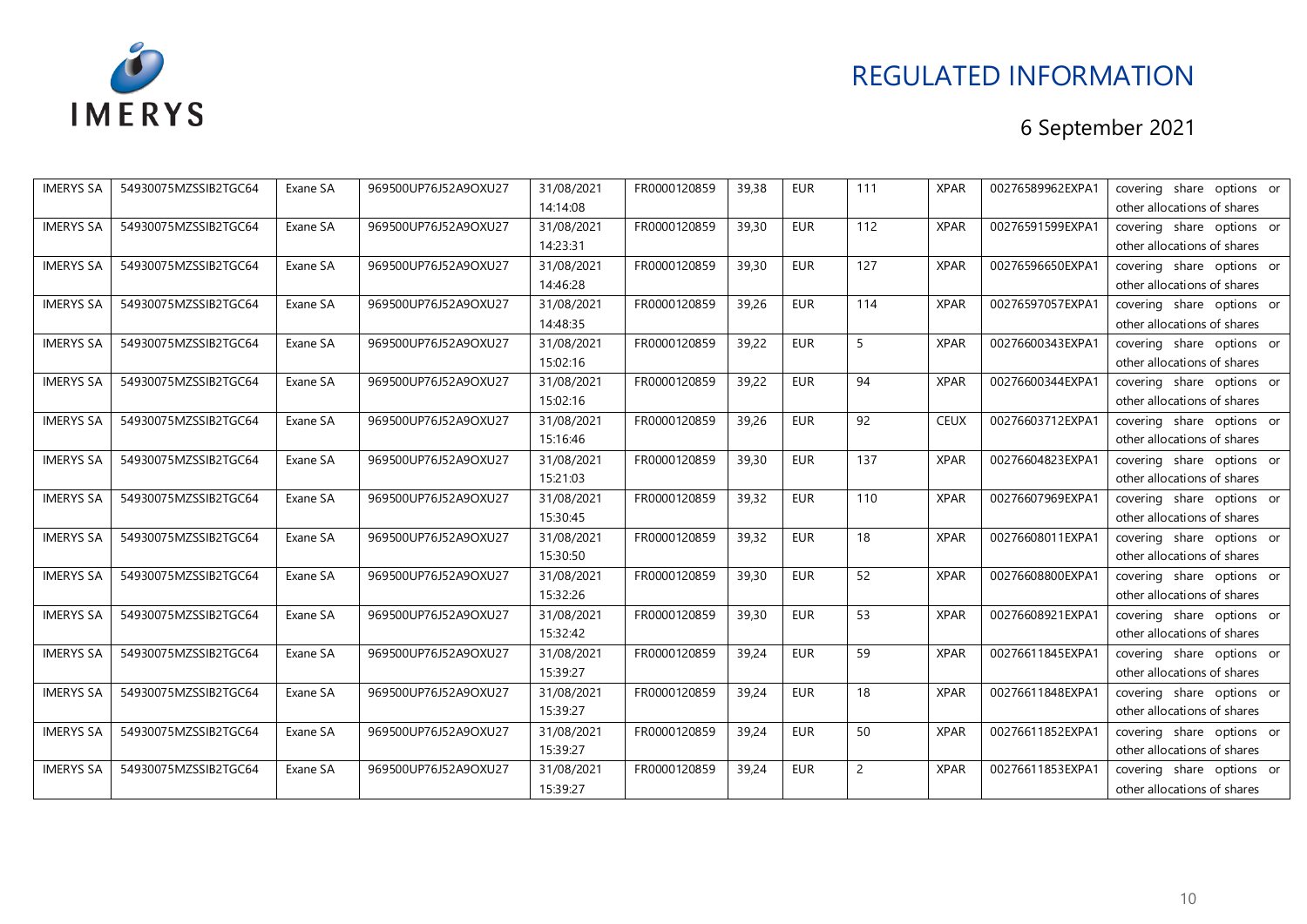

| <b>IMERYS SA</b> | 54930075MZSSIB2TGC64 | Exane SA | 969500UP76J52A9OXU27 | 31/08/2021 | FR0000120859 | 39,20 | <b>EUR</b> | 35              | <b>XPAR</b> | 00276614744EXPA1 | covering share options or   |
|------------------|----------------------|----------|----------------------|------------|--------------|-------|------------|-----------------|-------------|------------------|-----------------------------|
|                  |                      |          |                      | 15:46:37   |              |       |            |                 |             |                  | other allocations of shares |
| <b>IMERYS SA</b> | 54930075MZSSIB2TGC64 | Exane SA | 969500UP76J52A9OXU27 | 31/08/2021 | FR0000120859 | 39,20 | <b>EUR</b> | 67              | <b>XPAR</b> | 00276614746EXPA1 | covering share options or   |
|                  |                      |          |                      | 15:46:37   |              |       |            |                 |             |                  | other allocations of shares |
| <b>IMERYS SA</b> | 54930075MZSSIB2TGC64 | Exane SA | 969500UP76J52A9OXU27 | 31/08/2021 | FR0000120859 | 39,10 | <b>EUR</b> | 40              | <b>XPAR</b> | 00276619558EXPA1 | covering share options or   |
|                  |                      |          |                      | 15:55:38   |              |       |            |                 |             |                  | other allocations of shares |
| <b>IMERYS SA</b> | 54930075MZSSIB2TGC64 | Exane SA | 969500UP76J52A9OXU27 | 31/08/2021 | FR0000120859 | 39,10 | <b>EUR</b> | 55              | <b>XPAR</b> | 00276619560EXPA1 | covering share options or   |
|                  |                      |          |                      | 15:55:38   |              |       |            |                 |             |                  | other allocations of shares |
| <b>IMERYS SA</b> | 54930075MZSSIB2TGC64 | Exane SA | 969500UP76J52A9OXU27 | 31/08/2021 | FR0000120859 | 39,14 | <b>EUR</b> | 10 <sup>1</sup> | <b>XPAR</b> | 00276622813EXPA1 | covering share options or   |
|                  |                      |          |                      | 16:02:34   |              |       |            |                 |             |                  | other allocations of shares |
| <b>IMERYS SA</b> | 54930075MZSSIB2TGC64 | Exane SA | 969500UP76J52A9OXU27 | 31/08/2021 | FR0000120859 | 39,10 | EUR        | 50              | <b>XPAR</b> | 00276624736EXPA1 | covering share options or   |
|                  |                      |          |                      | 16:06:36   |              |       |            |                 |             |                  | other allocations of shares |
| <b>IMERYS SA</b> | 54930075MZSSIB2TGC64 | Exane SA | 969500UP76J52A9OXU27 | 31/08/2021 | FR0000120859 | 39,10 | <b>EUR</b> | 50              | <b>XPAR</b> | 00276624737EXPA1 | covering share options or   |
|                  |                      |          |                      | 16:06:36   |              |       |            |                 |             |                  | other allocations of shares |
| <b>IMERYS SA</b> | 54930075MZSSIB2TGC64 | Exane SA | 969500UP76J52A9OXU27 | 31/08/2021 | FR0000120859 | 39,10 | <b>EUR</b> | 36              | <b>XPAR</b> | 00276624738EXPA1 | covering share options or   |
|                  |                      |          |                      | 16:06:36   |              |       |            |                 |             |                  | other allocations of shares |
| <b>IMERYS SA</b> | 54930075MZSSIB2TGC64 | Exane SA | 969500UP76J52A9OXU27 | 31/08/2021 | FR0000120859 | 39,22 | <b>EUR</b> | 107             | <b>XPAR</b> | 00276630052EXPA1 | covering share options or   |
|                  |                      |          |                      | 16:18:20   |              |       |            |                 |             |                  | other allocations of shares |
| <b>IMERYS SA</b> | 54930075MZSSIB2TGC64 | Exane SA | 969500UP76J52A9OXU27 | 31/08/2021 | FR0000120859 | 39,22 | <b>EUR</b> | 101             | <b>XPAR</b> | 00276632576EXPA1 | covering share options or   |
|                  |                      |          |                      | 16:22:42   |              |       |            |                 |             |                  | other allocations of shares |
| <b>IMERYS SA</b> | 54930075MZSSIB2TGC64 | Exane SA | 969500UP76J52A9OXU27 | 31/08/2021 | FR0000120859 | 39,12 | <b>EUR</b> | 118             | <b>XPAR</b> | 00276638157EXPA1 | covering share options or   |
|                  |                      |          |                      | 16:35:02   |              |       |            |                 |             |                  | other allocations of shares |
| <b>IMERYS SA</b> | 54930075MZSSIB2TGC64 | Exane SA | 969500UP76J52A9OXU27 | 31/08/2021 | FR0000120859 | 39,12 | <b>EUR</b> | $\overline{2}$  | <b>TQEX</b> | 00276638670EXPA1 | covering share options or   |
|                  |                      |          |                      | 16:36:13   |              |       |            |                 |             |                  | other allocations of shares |
| <b>IMERYS SA</b> | 54930075MZSSIB2TGC64 | Exane SA | 969500UP76J52A9OXU27 | 31/08/2021 | FR0000120859 | 39,12 | <b>EUR</b> | 3               | <b>TQEX</b> | 00276638671EXPA1 | covering share options or   |
|                  |                      |          |                      | 16:36:13   |              |       |            |                 |             |                  | other allocations of shares |
| <b>IMERYS SA</b> | 54930075MZSSIB2TGC64 | Exane SA | 969500UP76J52A9OXU27 | 31/08/2021 | FR0000120859 | 39,12 | <b>EUR</b> | 33              | <b>XPAR</b> | 00276638672EXPA1 | covering share options or   |
|                  |                      |          |                      | 16:36:13   |              |       |            |                 |             |                  | other allocations of shares |
| <b>IMERYS SA</b> | 54930075MZSSIB2TGC64 | Exane SA | 969500UP76J52A9OXU27 | 31/08/2021 | FR0000120859 | 39,12 | <b>EUR</b> | 4               | <b>XPAR</b> | 00276638673EXPA1 | covering share options or   |
|                  |                      |          |                      | 16:36:13   |              |       |            |                 |             |                  | other allocations of shares |
| <b>IMERYS SA</b> | 54930075MZSSIB2TGC64 | Exane SA | 969500UP76J52A9OXU27 | 31/08/2021 | FR0000120859 | 39,12 | <b>EUR</b> | 39              | <b>XPAR</b> | 00276638674EXPA1 | covering share options or   |
|                  |                      |          |                      | 16:36:13   |              |       |            |                 |             |                  | other allocations of shares |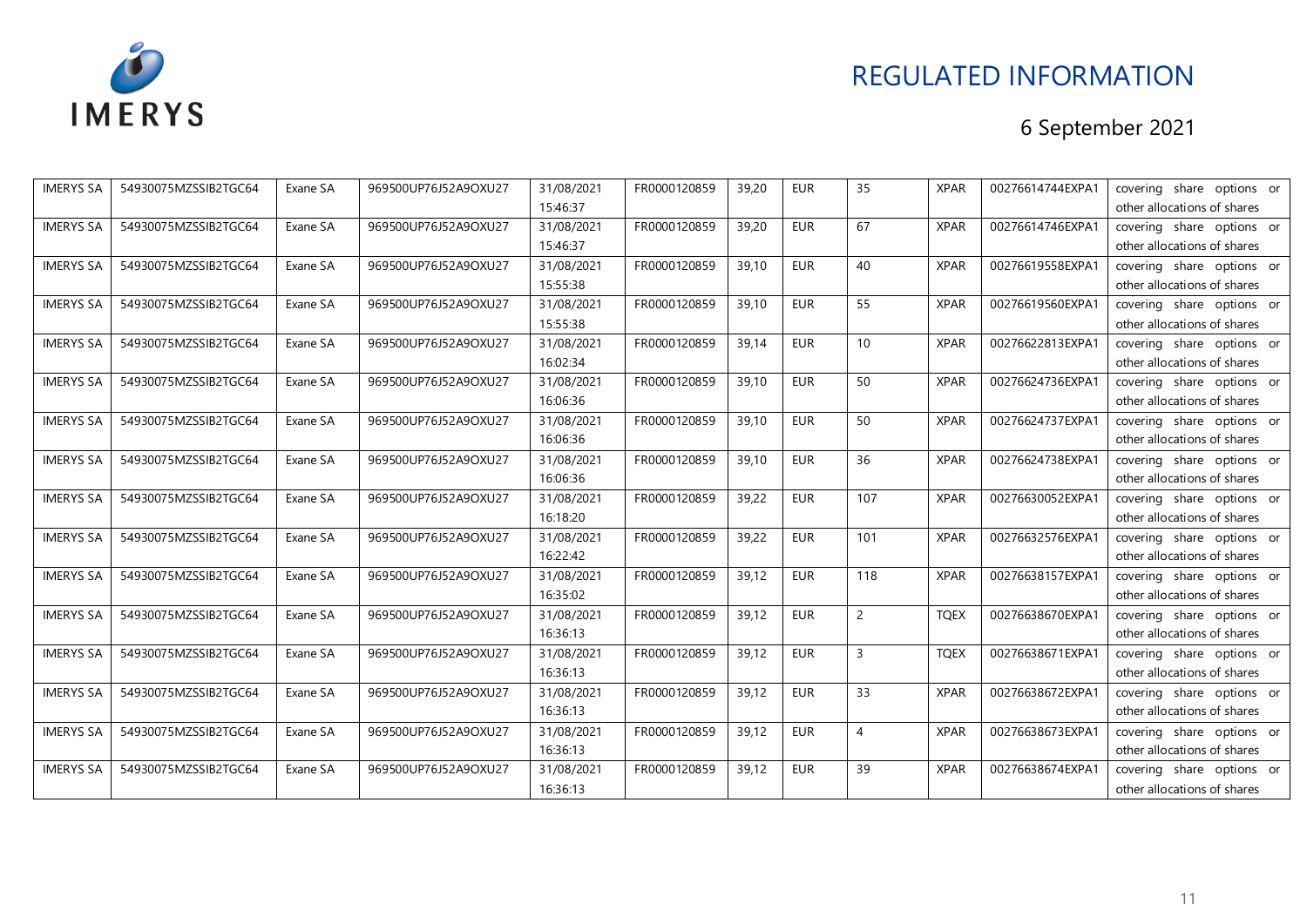

| <b>IMERYS SA</b> | 54930075MZSSIB2TGC64 | Exane SA | 969500UP76J52A9OXU27 | 31/08/2021 | FR0000120859 | 39,08 | <b>EUR</b> | 76             | <b>XPAR</b> | 00276639899EXPA1 | covering share options or   |
|------------------|----------------------|----------|----------------------|------------|--------------|-------|------------|----------------|-------------|------------------|-----------------------------|
|                  |                      |          |                      | 16:38:40   |              |       |            |                |             |                  | other allocations of shares |
| <b>IMERYS SA</b> | 54930075MZSSIB2TGC64 | Exane SA | 969500UP76J52A9OXU27 | 31/08/2021 | FR0000120859 | 39,18 | <b>EUR</b> | 110            | <b>XPAR</b> | 00276642871EXPA1 | covering share options or   |
|                  |                      |          |                      | 16:45:30   |              |       |            |                |             |                  | other allocations of shares |
| <b>IMERYS SA</b> | 54930075MZSSIB2TGC64 | Exane SA | 969500UP76J52A9OXU27 | 31/08/2021 | FR0000120859 | 39,14 | <b>EUR</b> | 15             | <b>XPAR</b> | 00276643857EXPA1 | covering share options or   |
|                  |                      |          |                      | 16:47:37   |              |       |            |                |             |                  | other allocations of shares |
| <b>IMERYS SA</b> | 54930075MZSSIB2TGC64 | Exane SA | 969500UP76J52A9OXU27 | 31/08/2021 | FR0000120859 | 39,18 | <b>EUR</b> | 11             | <b>TQEX</b> | 00276644745EXPA1 | covering share options or   |
|                  |                      |          |                      | 16:49:26   |              |       |            |                |             |                  | other allocations of shares |
| <b>IMERYS SA</b> | 54930075MZSSIB2TGC64 | Exane SA | 969500UP76J52A9OXU27 | 31/08/2021 | FR0000120859 | 39,18 | <b>EUR</b> | 34             | <b>TQEX</b> | 00276645172EXPA1 | covering share options or   |
|                  |                      |          |                      | 16:50:03   |              |       |            |                |             |                  | other allocations of shares |
| <b>IMERYS SA</b> | 54930075MZSSIB2TGC64 | Exane SA | 969500UP76J52A9OXU27 | 31/08/2021 | FR0000120859 | 39,18 | <b>EUR</b> | 50             | <b>TQEX</b> | 00276645173EXPA1 | covering share options or   |
|                  |                      |          |                      | 16:50:03   |              |       |            |                |             |                  | other allocations of shares |
| <b>IMERYS SA</b> | 54930075MZSSIB2TGC64 | Exane SA | 969500UP76J52A9OXU27 | 31/08/2021 | FR0000120859 | 39,18 | <b>EUR</b> | 50             | <b>TQEX</b> | 00276645174EXPA1 | covering share options or   |
|                  |                      |          |                      | 16:50:03   |              |       |            |                |             |                  | other allocations of shares |
| <b>IMERYS SA</b> | 54930075MZSSIB2TGC64 | Exane SA | 969500UP76J52A9OXU27 | 31/08/2021 | FR0000120859 | 39,18 | <b>EUR</b> | 11             | <b>TQEX</b> | 00276645176EXPA1 | covering share options or   |
|                  |                      |          |                      | 16:50:03   |              |       |            |                |             |                  | other allocations of shares |
| <b>IMERYS SA</b> | 54930075MZSSIB2TGC64 | Exane SA | 969500UP76J52A9OXU27 | 31/08/2021 | FR0000120859 | 39,18 | <b>EUR</b> | $\overline{7}$ | <b>TQEX</b> | 00276645177EXPA1 | covering share options or   |
|                  |                      |          |                      | 16:50:03   |              |       |            |                |             |                  | other allocations of shares |
| <b>IMERYS SA</b> | 54930075MZSSIB2TGC64 | Exane SA | 969500UP76J52A9OXU27 | 31/08/2021 | FR0000120859 | 39,24 | <b>EUR</b> | 37             | <b>CEUX</b> | 00276647277EXPA1 | covering share options or   |
|                  |                      |          |                      | 16:54:31   |              |       |            |                |             |                  | other allocations of shares |
| <b>IMERYS SA</b> | 54930075MZSSIB2TGC64 | Exane SA | 969500UP76J52A9OXU27 | 31/08/2021 | FR0000120859 | 39,24 | <b>EUR</b> | 97             | <b>CEUX</b> | 00276647278EXPA1 | covering share options or   |
|                  |                      |          |                      | 16:54:31   |              |       |            |                |             |                  | other allocations of shares |
| <b>IMERYS SA</b> | 54930075MZSSIB2TGC64 | Exane SA | 969500UP76J52A9OXU27 | 31/08/2021 | FR0000120859 | 39,24 | <b>EUR</b> | 50             | <b>CEUX</b> | 00276649195EXPA1 | covering share options or   |
|                  |                      |          |                      | 16:58:36   |              |       |            |                |             |                  | other allocations of shares |
| <b>IMERYS SA</b> | 54930075MZSSIB2TGC64 | Exane SA | 969500UP76J52A9OXU27 | 31/08/2021 | FR0000120859 | 39,24 | <b>EUR</b> | 98             | <b>CEUX</b> | 00276649196EXPA1 | covering share options or   |
|                  |                      |          |                      | 16:58:36   |              |       |            |                |             |                  | other allocations of shares |
| <b>IMERYS SA</b> | 54930075MZSSIB2TGC64 | Exane SA | 969500UP76J52A9OXU27 | 31/08/2021 | FR0000120859 | 39,24 | <b>EUR</b> | 89             | <b>CEUX</b> | 00276649411EXPA1 | covering share options or   |
|                  |                      |          |                      | 16:59:03   |              |       |            |                |             |                  | other allocations of shares |
| <b>IMERYS SA</b> | 54930075MZSSIB2TGC64 | Exane SA | 969500UP76J52A9OXU27 | 31/08/2021 | FR0000120859 | 39,24 | <b>EUR</b> | 34             | <b>CEUX</b> | 00276649414EXPA1 | covering share options or   |
|                  |                      |          |                      | 16:59:03   |              |       |            |                |             |                  | other allocations of shares |
| <b>IMERYS SA</b> | 54930075MZSSIB2TGC64 | Exane SA | 969500UP76J52A9OXU27 | 31/08/2021 | FR0000120859 | 39,20 | <b>EUR</b> | 120            | <b>XPAR</b> | 00276652633EXPA1 | covering share options or   |
|                  |                      |          |                      | 17:04:36   |              |       |            |                |             |                  | other allocations of shares |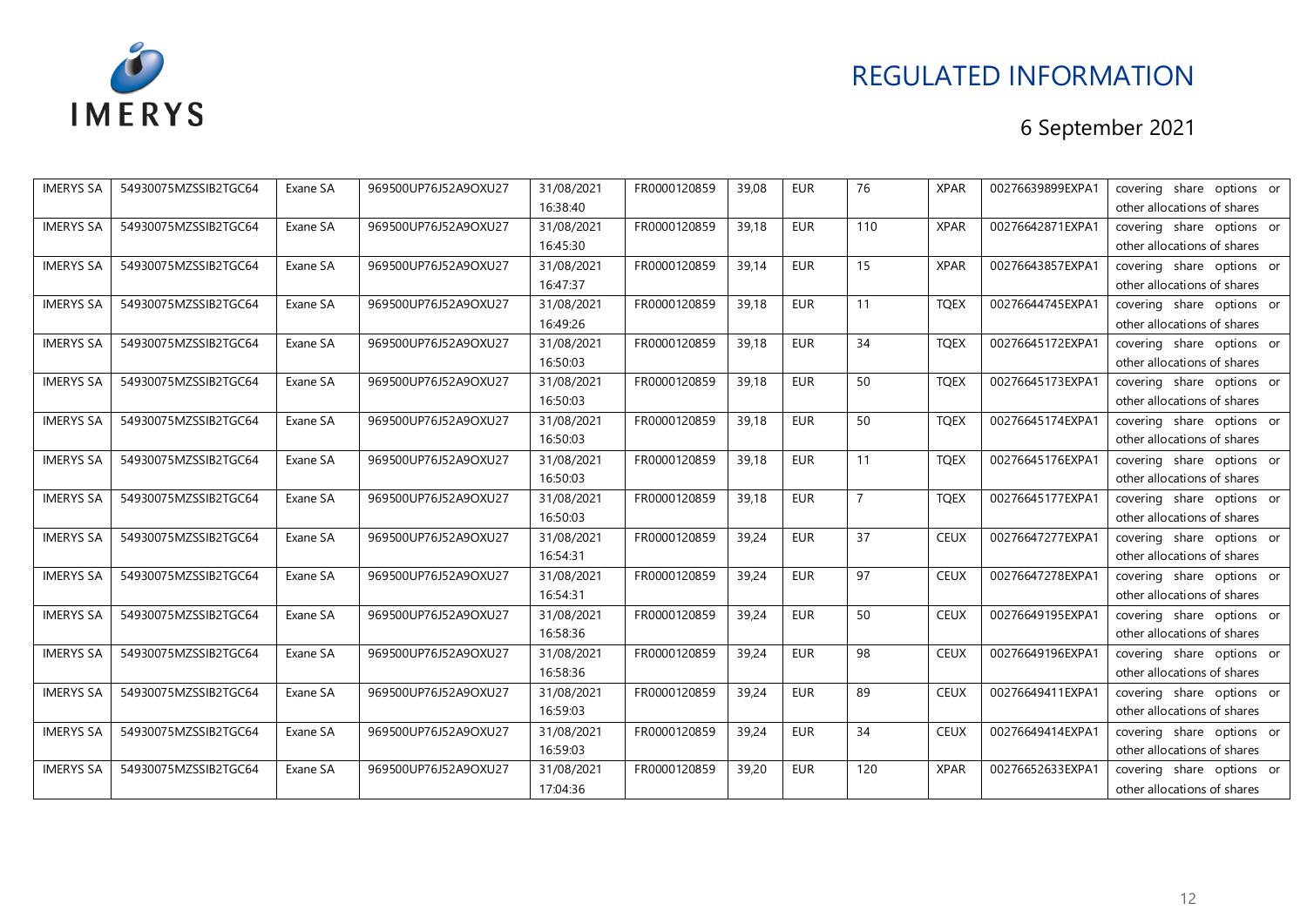

| <b>IMERYS SA</b> | 54930075MZSSIB2TGC64 | Exane SA | 969500UP76J52A9OXU27 | 31/08/2021 | FR0000120859 | 39,18 | <b>EUR</b> | 34             | <b>XPAR</b> | 00276654817EXPA1 | covering share options or   |
|------------------|----------------------|----------|----------------------|------------|--------------|-------|------------|----------------|-------------|------------------|-----------------------------|
|                  |                      |          |                      | 17:08:55   |              |       |            |                |             |                  | other allocations of shares |
| <b>IMERYS SA</b> | 54930075MZSSIB2TGC64 | Exane SA | 969500UP76J52A9OXU27 | 31/08/2021 | FR0000120859 | 39,18 | <b>EUR</b> | 173            | <b>XPAR</b> | 00276654995EXPA1 | covering share options or   |
|                  |                      |          |                      | 17:09:19   |              |       |            |                |             |                  | other allocations of shares |
| <b>IMERYS SA</b> | 54930075MZSSIB2TGC64 | Exane SA | 969500UP76J52A9OXU27 | 31/08/2021 | FR0000120859 | 39,18 | EUR        | $\overline{2}$ | <b>XPAR</b> | 00276657458EXPA1 | covering share options or   |
|                  |                      |          |                      | 17:14:40   |              |       |            |                |             |                  | other allocations of shares |
| <b>IMERYS SA</b> | 54930075MZSSIB2TGC64 | Exane SA | 969500UP76J52A9OXU27 | 31/08/2021 | FR0000120859 | 39,18 | <b>EUR</b> | 96             | <b>XPAR</b> | 00276657466EXPA1 | covering share options or   |
|                  |                      |          |                      | 17:14:41   |              |       |            |                |             |                  | other allocations of shares |
| <b>IMERYS SA</b> | 54930075MZSSIB2TGC64 | Exane SA | 969500UP76J52A9OXU27 | 31/08/2021 | FR0000120859 | 39,20 | <b>EUR</b> | 115            | <b>XPAR</b> | 00276660298EXPA1 | covering share options or   |
|                  |                      |          |                      | 17:20:03   |              |       |            |                |             |                  | other allocations of shares |
| <b>IMERYS SA</b> | 54930075MZSSIB2TGC64 | Exane SA | 969500UP76J52A9OXU27 | 31/08/2021 | FR0000120859 | 39,20 | <b>EUR</b> | 93             | <b>XPAR</b> | 00276662124EXPA1 | covering share options or   |
|                  |                      |          |                      | 17:23:22   |              |       |            |                |             |                  | other allocations of shares |
| <b>IMERYS SA</b> | 54930075MZSSIB2TGC64 | Exane SA | 969500UP76J52A9OXU27 | 31/08/2021 | FR0000120859 | 39,20 | <b>EUR</b> | 60             | <b>AQEU</b> | 00276662634EXPA1 | covering share options or   |
|                  |                      |          |                      | 17:24:26   |              |       |            |                |             |                  | other allocations of shares |
| <b>IMERYS SA</b> | 54930075MZSSIB2TGC64 | Exane SA | 969500UP76J52A9OXU27 | 31/08/2021 | FR0000120859 | 39,20 | <b>EUR</b> | 39             | AQEU        | 00276662635EXPA1 | covering share options or   |
|                  |                      |          |                      | 17:24:26   |              |       |            |                |             |                  | other allocations of shares |
| <b>IMERYS SA</b> | 54930075MZSSIB2TGC64 | Exane SA | 969500UP76J52A9OXU27 | 31/08/2021 | FR0000120859 | 39,20 | <b>EUR</b> | 9              | <b>AQEU</b> | 00276662636EXPA1 | covering share options or   |
|                  |                      |          |                      | 17:24:26   |              |       |            |                |             |                  | other allocations of shares |
| <b>IMERYS SA</b> | 54930075MZSSIB2TGC64 | Exane SA | 969500UP76J52A9OXU27 | 01/09/2021 | FR0000120859 | 39,44 | <b>EUR</b> | 59             | <b>XPAR</b> | 00276675753EXPA1 | covering share options or   |
|                  |                      |          |                      | 09:07:23   |              |       |            |                |             |                  | other allocations of shares |
| <b>IMERYS SA</b> | 54930075MZSSIB2TGC64 | Exane SA | 969500UP76J52A9OXU27 | 01/09/2021 | FR0000120859 | 39,44 | <b>EUR</b> | 36             | <b>XPAR</b> | 00276675754EXPA1 | covering share options or   |
|                  |                      |          |                      | 09:07:23   |              |       |            |                |             |                  | other allocations of shares |
| <b>IMERYS SA</b> | 54930075MZSSIB2TGC64 | Exane SA | 969500UP76J52A9OXU27 | 01/09/2021 | FR0000120859 | 39,42 | EUR        | 107            | <b>XPAR</b> | 00276677155EXPA1 | covering share options or   |
|                  |                      |          |                      | 09:15:52   |              |       |            |                |             |                  | other allocations of shares |
| <b>IMERYS SA</b> | 54930075MZSSIB2TGC64 | Exane SA | 969500UP76J52A9OXU27 | 01/09/2021 | FR0000120859 | 39,44 | <b>EUR</b> | 116            | <b>XPAR</b> | 00276681080EXPA1 | covering share options or   |
|                  |                      |          |                      | 09:41:54   |              |       |            |                |             |                  | other allocations of shares |
| <b>IMERYS SA</b> | 54930075MZSSIB2TGC64 | Exane SA | 969500UP76J52A9OXU27 | 01/09/2021 | FR0000120859 | 39,44 | <b>EUR</b> | 48             | <b>XPAR</b> | 00276683200EXPA1 | covering share options or   |
|                  |                      |          |                      | 09:53:26   |              |       |            |                |             |                  | other allocations of shares |
| <b>IMERYS SA</b> | 54930075MZSSIB2TGC64 | Exane SA | 969500UP76J52A9OXU27 | 01/09/2021 | FR0000120859 | 39,44 | <b>EUR</b> | 33             | <b>XPAR</b> | 00276683201EXPA1 | covering share options or   |
|                  |                      |          |                      | 09:53:26   |              |       |            |                |             |                  | other allocations of shares |
| <b>IMERYS SA</b> | 54930075MZSSIB2TGC64 | Exane SA | 969500UP76J52A9OXU27 | 01/09/2021 | FR0000120859 | 39,40 | <b>EUR</b> | 83             | <b>XPAR</b> | 00276684062EXPA1 | covering share options or   |
|                  |                      |          |                      | 09:57:54   |              |       |            |                |             |                  | other allocations of shares |
|                  |                      |          |                      |            |              |       |            |                |             |                  |                             |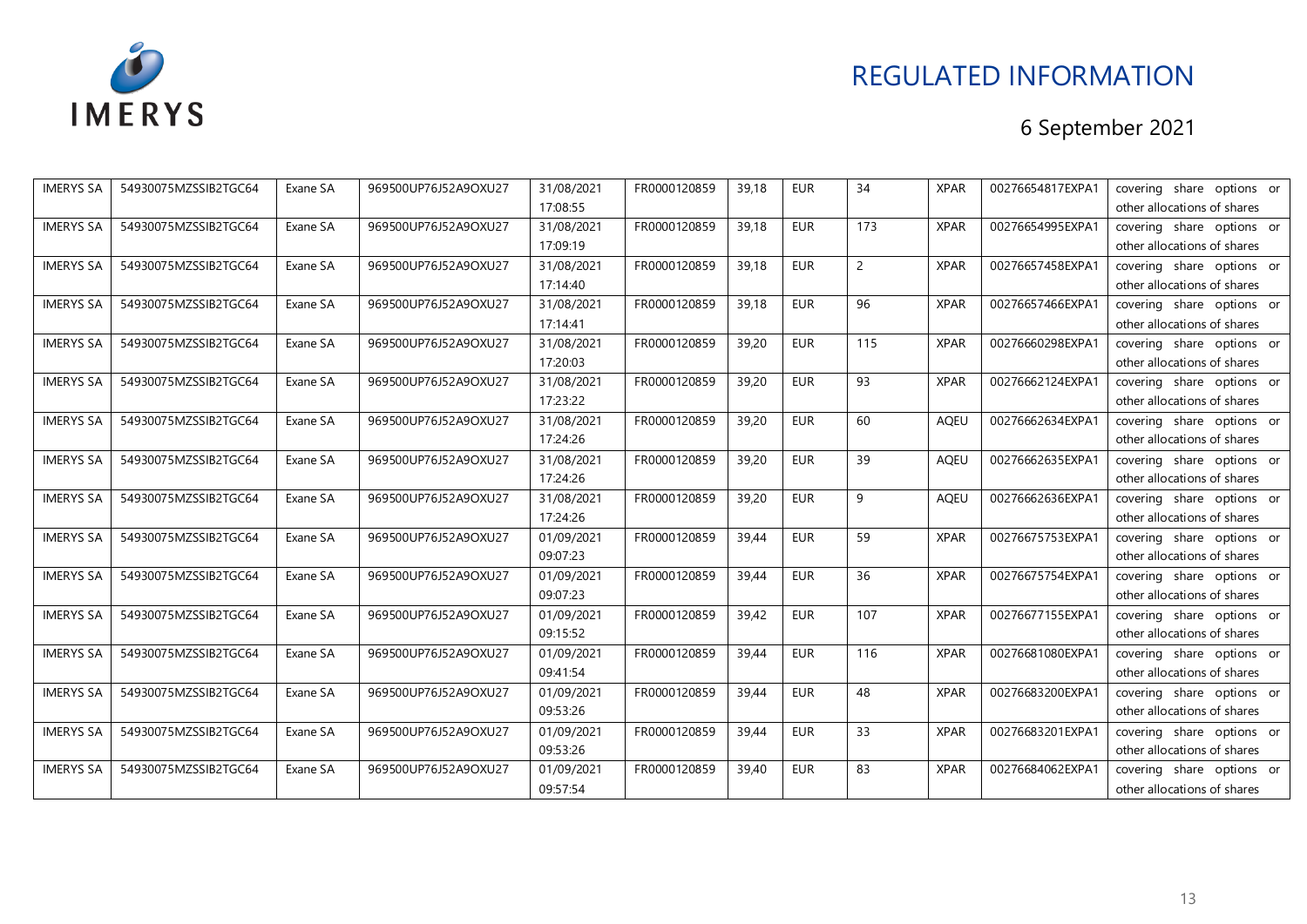

| <b>IMERYS SA</b> | 54930075MZSSIB2TGC64 | Exane SA | 969500UP76J52A9OXU27 | 01/09/2021 | FR0000120859 | 39,52 | <b>EUR</b> | 153 | <b>XPAR</b> | 00276688284EXPA1 | covering share options or   |
|------------------|----------------------|----------|----------------------|------------|--------------|-------|------------|-----|-------------|------------------|-----------------------------|
|                  |                      |          |                      | 10:18:47   |              |       |            |     |             |                  | other allocations of shares |
| <b>IMERYS SA</b> | 54930075MZSSIB2TGC64 | Exane SA | 969500UP76J52A9OXU27 | 01/09/2021 | FR0000120859 | 39,56 | <b>EUR</b> | 123 | <b>XPAR</b> | 00276695200EXPA1 | covering share options or   |
|                  |                      |          |                      | 10:55:11   |              |       |            |     |             |                  | other allocations of shares |
| <b>IMERYS SA</b> | 54930075MZSSIB2TGC64 | Exane SA | 969500UP76J52A9OXU27 | 01/09/2021 | FR0000120859 | 39,56 | <b>EUR</b> | 87  | <b>XPAR</b> | 00276699961EXPA1 | covering share options or   |
|                  |                      |          |                      | 11:22:50   |              |       |            |     |             |                  | other allocations of shares |
| <b>IMERYS SA</b> | 54930075MZSSIB2TGC64 | Exane SA | 969500UP76J52A9OXU27 | 01/09/2021 | FR0000120859 | 39,56 | <b>EUR</b> | 147 | <b>XPAR</b> | 00276700915EXPA1 | covering share options or   |
|                  |                      |          |                      | 11:28:35   |              |       |            |     |             |                  | other allocations of shares |
| <b>IMERYS SA</b> | 54930075MZSSIB2TGC64 | Exane SA | 969500UP76J52A9OXU27 | 01/09/2021 | FR0000120859 | 39,56 | <b>EUR</b> | 252 | <b>XPAR</b> | 00276707763EXPA1 | covering share options or   |
|                  |                      |          |                      | 12:14:14   |              |       |            |     |             |                  | other allocations of shares |
| <b>IMERYS SA</b> | 54930075MZSSIB2TGC64 | Exane SA | 969500UP76J52A9OXU27 | 01/09/2021 | FR0000120859 | 39,60 | EUR        | 134 | <b>XPAR</b> | 00276712105EXPA1 | covering share options or   |
|                  |                      |          |                      | 12:46:41   |              |       |            |     |             |                  | other allocations of shares |
| <b>IMERYS SA</b> | 54930075MZSSIB2TGC64 | Exane SA | 969500UP76J52A9OXU27 | 01/09/2021 | FR0000120859 | 39,76 | <b>EUR</b> |     | <b>XPAR</b> | 00276721278EXPA1 | covering share options or   |
|                  |                      |          |                      | 13:56:08   |              |       |            |     |             |                  | other allocations of shares |
| <b>IMERYS SA</b> | 54930075MZSSIB2TGC64 | Exane SA | 969500UP76J52A9OXU27 | 01/09/2021 | FR0000120859 | 39,76 | <b>EUR</b> |     | <b>XPAR</b> | 00276721352EXPA1 | covering share options or   |
|                  |                      |          |                      | 13:56:48   |              |       |            |     |             |                  | other allocations of shares |
| <b>IMERYS SA</b> | 54930075MZSSIB2TGC64 | Exane SA | 969500UP76J52A9OXU27 | 01/09/2021 | FR0000120859 | 39,76 | <b>EUR</b> | 1   | <b>XPAR</b> | 00276721526EXPA1 | covering share options or   |
|                  |                      |          |                      | 13:58:28   |              |       |            |     |             |                  | other allocations of shares |
| <b>IMERYS SA</b> | 54930075MZSSIB2TGC64 | Exane SA | 969500UP76J52A9OXU27 | 01/09/2021 | FR0000120859 | 39,84 | <b>EUR</b> | 98  | <b>XPAR</b> | 00276721944EXPA1 | covering share options or   |
|                  |                      |          |                      | 14:01:19   |              |       |            |     |             |                  | other allocations of shares |
| <b>IMERYS SA</b> | 54930075MZSSIB2TGC64 | Exane SA | 969500UP76J52A9OXU27 | 01/09/2021 | FR0000120859 | 39,84 | <b>EUR</b> | 100 | <b>XPAR</b> | 00276721945EXPA1 | covering share options or   |
|                  |                      |          |                      | 14:01:19   |              |       |            |     |             |                  | other allocations of shares |
| <b>IMERYS SA</b> | 54930075MZSSIB2TGC64 | Exane SA | 969500UP76J52A9OXU27 | 01/09/2021 | FR0000120859 | 39,84 | <b>EUR</b> | 55  | <b>XPAR</b> | 00276721946EXPA1 | covering share options or   |
|                  |                      |          |                      | 14:01:19   |              |       |            |     |             |                  | other allocations of shares |
| <b>IMERYS SA</b> | 54930075MZSSIB2TGC64 | Exane SA | 969500UP76J52A9OXU27 | 01/09/2021 | FR0000120859 | 39,80 | <b>EUR</b> | 15  | <b>XPAR</b> | 00276727156EXPA1 | covering share options or   |
|                  |                      |          |                      | 14:33:02   |              |       |            |     |             |                  | other allocations of shares |
| <b>IMERYS SA</b> | 54930075MZSSIB2TGC64 | Exane SA | 969500UP76J52A9OXU27 | 01/09/2021 | FR0000120859 | 39,74 | <b>EUR</b> | 107 | <b>XPAR</b> | 00276728611EXPA1 | covering share options or   |
|                  |                      |          |                      | 14:40:17   |              |       |            |     |             |                  | other allocations of shares |
| <b>IMERYS SA</b> | 54930075MZSSIB2TGC64 | Exane SA | 969500UP76J52A9OXU27 | 01/09/2021 | FR0000120859 | 39,70 | <b>EUR</b> | 90  | <b>XPAR</b> | 00276732314EXPA1 | covering share options or   |
|                  |                      |          |                      | 15:03:00   |              |       |            |     |             |                  | other allocations of shares |
| <b>IMERYS SA</b> | 54930075MZSSIB2TGC64 | Exane SA | 969500UP76J52A9OXU27 | 01/09/2021 | FR0000120859 | 39,62 | <b>EUR</b> | 131 | <b>XPAR</b> | 00276735584EXPA1 | covering share options or   |
|                  |                      |          |                      | 15:20:56   |              |       |            |     |             |                  | other allocations of shares |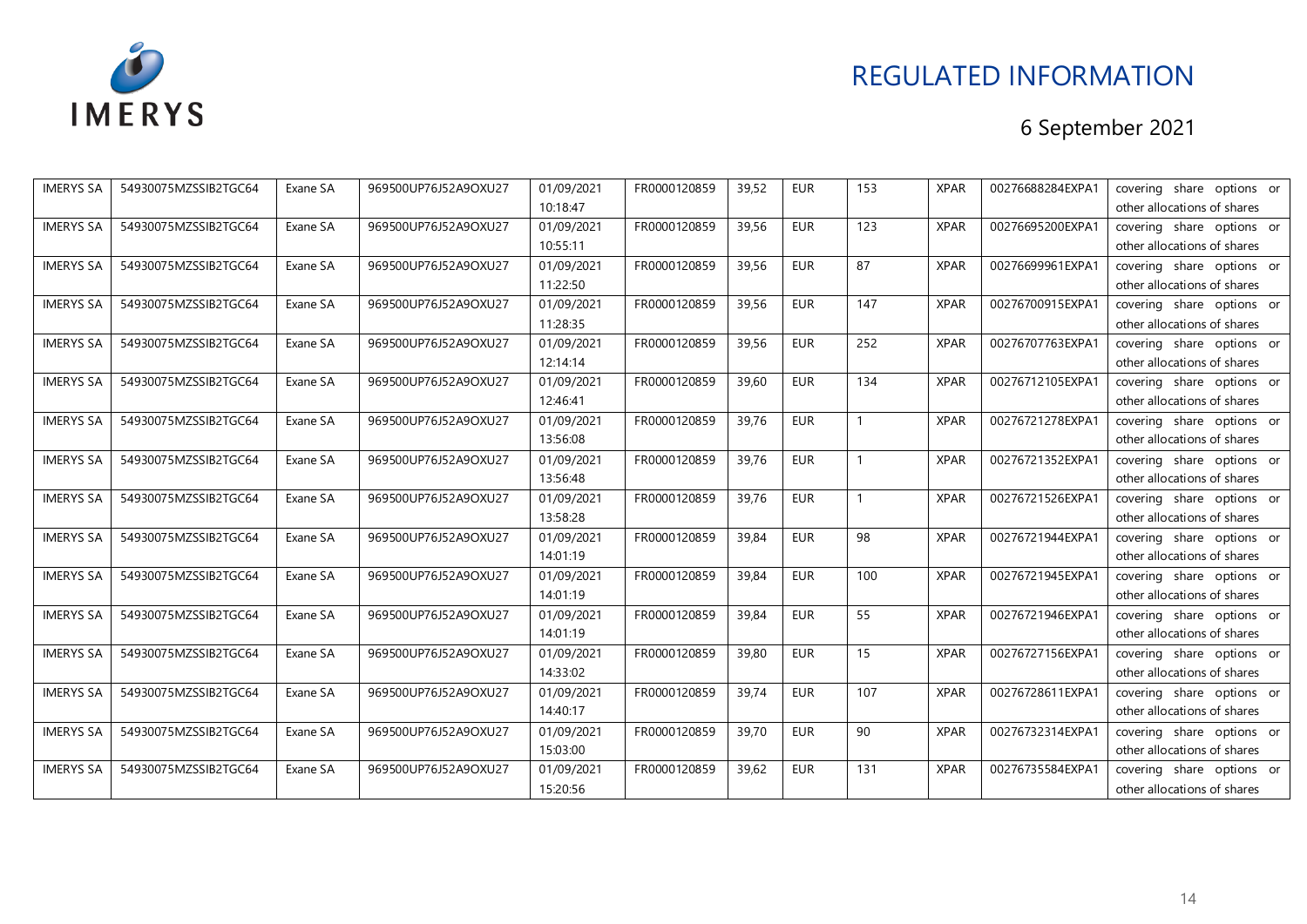

| <b>IMERYS SA</b> | 54930075MZSSIB2TGC64 | Exane SA | 969500UP76J52A9OXU27 | 01/09/2021 | FR0000120859 | 39,62 | <b>EUR</b> | 117 | <b>XPAR</b> | 00276742314EXPA1 | covering share options or   |
|------------------|----------------------|----------|----------------------|------------|--------------|-------|------------|-----|-------------|------------------|-----------------------------|
|                  |                      |          |                      | 15:38:32   |              |       |            |     |             |                  | other allocations of shares |
| <b>IMERYS SA</b> | 54930075MZSSIB2TGC64 | Exane SA | 969500UP76J52A9OXU27 | 01/09/2021 | FR0000120859 | 39,54 | <b>EUR</b> | 116 | <b>XPAR</b> | 00276746668EXPA1 | covering share options or   |
|                  |                      |          |                      | 15:52:03   |              |       |            |     |             |                  | other allocations of shares |
| <b>IMERYS SA</b> | 54930075MZSSIB2TGC64 | Exane SA | 969500UP76J52A9OXU27 | 01/09/2021 | FR0000120859 | 39,66 | <b>EUR</b> | 37  | <b>XPAR</b> | 00276751750EXPA1 | covering share options or   |
|                  |                      |          |                      | 16:06:55   |              |       |            |     |             |                  | other allocations of shares |
| <b>IMERYS SA</b> | 54930075MZSSIB2TGC64 | Exane SA | 969500UP76J52A9OXU27 | 01/09/2021 | FR0000120859 | 39,66 | <b>EUR</b> | 17  | <b>XPAR</b> | 00276753484EXPA1 | covering share options or   |
|                  |                      |          |                      | 16:11:43   |              |       |            |     |             |                  | other allocations of shares |
| <b>IMERYS SA</b> | 54930075MZSSIB2TGC64 | Exane SA | 969500UP76J52A9OXU27 | 01/09/2021 | FR0000120859 | 39,66 | <b>EUR</b> | 89  | <b>XPAR</b> | 00276753485EXPA1 | covering share options or   |
|                  |                      |          |                      | 16:11:43   |              |       |            |     |             |                  | other allocations of shares |
| <b>IMERYS SA</b> | 54930075MZSSIB2TGC64 | Exane SA | 969500UP76J52A9OXU27 | 01/09/2021 | FR0000120859 | 39,66 | <b>EUR</b> | 3   | <b>XPAR</b> | 00276756977EXPA1 | covering share options or   |
|                  |                      |          |                      | 16:22:46   |              |       |            |     |             |                  | other allocations of shares |
| <b>IMERYS SA</b> | 54930075MZSSIB2TGC64 | Exane SA | 969500UP76J52A9OXU27 | 01/09/2021 | FR0000120859 | 39,66 | <b>EUR</b> | 98  | <b>XPAR</b> | 00276756978EXPA1 | covering share options or   |
|                  |                      |          |                      | 16:22:46   |              |       |            |     |             |                  | other allocations of shares |
| <b>IMERYS SA</b> | 54930075MZSSIB2TGC64 | Exane SA | 969500UP76J52A9OXU27 | 01/09/2021 | FR0000120859 | 39,66 | <b>EUR</b> | 20  | <b>XPAR</b> | 00276761217EXPA1 | covering share options or   |
|                  |                      |          |                      | 16:36:18   |              |       |            |     |             |                  | other allocations of shares |
| <b>IMERYS SA</b> | 54930075MZSSIB2TGC64 | Exane SA | 969500UP76J52A9OXU27 | 01/09/2021 | FR0000120859 | 39,66 | <b>EUR</b> | 72  | <b>XPAR</b> | 00276761218EXPA1 | covering share options or   |
|                  |                      |          |                      | 16:36:18   |              |       |            |     |             |                  | other allocations of shares |
| <b>IMERYS SA</b> | 54930075MZSSIB2TGC64 | Exane SA | 969500UP76J52A9OXU27 | 01/09/2021 | FR0000120859 | 39,66 | <b>EUR</b> | 31  | <b>XPAR</b> | 00276762028EXPA1 | covering share options or   |
|                  |                      |          |                      | 16:38:25   |              |       |            |     |             |                  | other allocations of shares |
| <b>IMERYS SA</b> | 54930075MZSSIB2TGC64 | Exane SA | 969500UP76J52A9OXU27 | 01/09/2021 | FR0000120859 | 39,66 | <b>EUR</b> | 85  | <b>XPAR</b> | 00276762029EXPA1 | covering share options or   |
|                  |                      |          |                      | 16:38:25   |              |       |            |     |             |                  | other allocations of shares |
| <b>IMERYS SA</b> | 54930075MZSSIB2TGC64 | Exane SA | 969500UP76J52A9OXU27 | 01/09/2021 | FR0000120859 | 39,68 | <b>EUR</b> | 137 | <b>XPAR</b> | 00276771039EXPA1 | covering share options or   |
|                  |                      |          |                      | 17:04:36   |              |       |            |     |             |                  | other allocations of shares |
| <b>IMERYS SA</b> | 54930075MZSSIB2TGC64 | Exane SA | 969500UP76J52A9OXU27 | 01/09/2021 | FR0000120859 | 39,68 | <b>EUR</b> | 50  | <b>XPAR</b> | 00276775158EXPA1 | covering share options or   |
|                  |                      |          |                      | 17:17:28   |              |       |            |     |             |                  | other allocations of shares |
| <b>IMERYS SA</b> | 54930075MZSSIB2TGC64 | Exane SA | 969500UP76J52A9OXU27 | 01/09/2021 | FR0000120859 | 39,68 | <b>EUR</b> | 35  | <b>XPAR</b> | 00276775159EXPA1 | covering share options or   |
|                  |                      |          |                      | 17:17:28   |              |       |            |     |             |                  | other allocations of shares |
| <b>IMERYS SA</b> | 54930075MZSSIB2TGC64 | Exane SA | 969500UP76J52A9OXU27 | 01/09/2021 | FR0000120859 | 39,68 | <b>EUR</b> | 11  | <b>XPAR</b> | 00276775160EXPA1 | covering share options or   |
|                  |                      |          |                      | 17:17:28   |              |       |            |     |             |                  | other allocations of shares |
| <b>IMERYS SA</b> | 54930075MZSSIB2TGC64 | Exane SA | 969500UP76J52A9OXU27 | 01/09/2021 | FR0000120859 | 39,64 | <b>EUR</b> | 5   | <b>TQEX</b> | 00276778105EXPA1 | covering share options or   |
|                  |                      |          |                      | 17:24:33   |              |       |            |     |             |                  | other allocations of shares |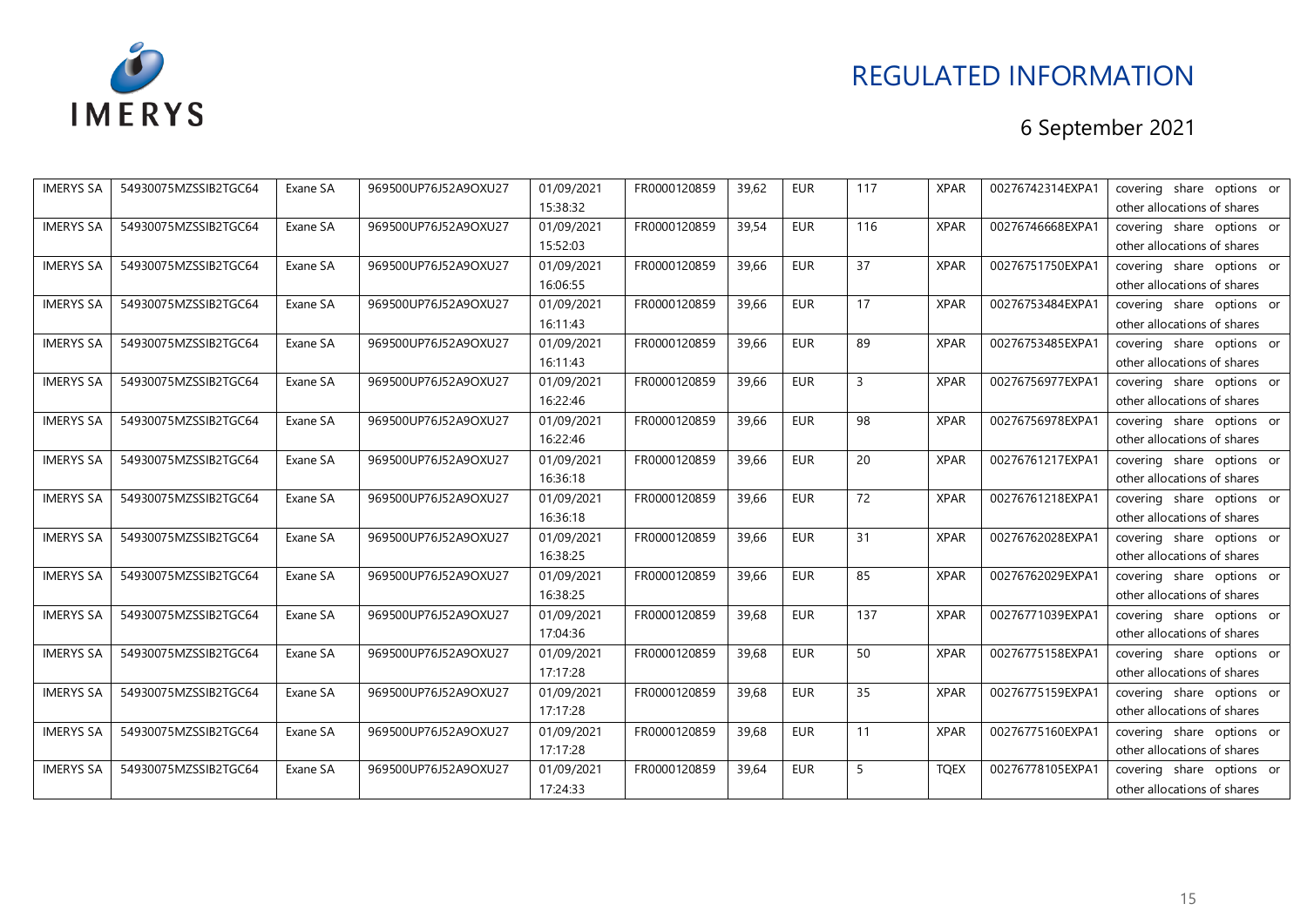

| <b>IMERYS SA</b> | 54930075MZSSIB2TGC64 | Exane SA | 969500UP76J52A9OXU27 | 01/09/2021 | FR0000120859 | 39,64 | <b>EUR</b> | 14             | <b>TQEX</b> | 00276778106EXPA1 | covering share options or   |
|------------------|----------------------|----------|----------------------|------------|--------------|-------|------------|----------------|-------------|------------------|-----------------------------|
|                  |                      |          |                      | 17:24:33   |              |       |            |                |             |                  | other allocations of shares |
| <b>IMERYS SA</b> | 54930075MZSSIB2TGC64 | Exane SA | 969500UP76J52A9OXU27 | 01/09/2021 | FR0000120859 | 39,64 | <b>EUR</b> | $\overline{3}$ | <b>TQEX</b> | 00276778107EXPA1 | covering share options or   |
|                  |                      |          |                      | 17:24:33   |              |       |            |                |             |                  | other allocations of shares |
| <b>IMERYS SA</b> | 54930075MZSSIB2TGC64 | Exane SA | 969500UP76J52A9OXU27 | 01/09/2021 | FR0000120859 | 39,64 | EUR        | 40             | <b>TQEX</b> | 00276778108EXPA1 | covering share options or   |
|                  |                      |          |                      | 17:24:33   |              |       |            |                |             |                  | other allocations of shares |
| <b>IMERYS SA</b> | 54930075MZSSIB2TGC64 | Exane SA | 969500UP76J52A9OXU27 | 01/09/2021 | FR0000120859 | 39,64 | <b>EUR</b> | 8              | <b>TQEX</b> | 00276778109EXPA1 | covering share options or   |
|                  |                      |          |                      | 17:24:33   |              |       |            |                |             |                  | other allocations of shares |
| <b>IMERYS SA</b> | 54930075MZSSIB2TGC64 | Exane SA | 969500UP76J52A9OXU27 | 01/09/2021 | FR0000120859 | 39,64 | <b>EUR</b> | 35             | <b>AQEU</b> | 00276778123EXPA1 | covering share options or   |
|                  |                      |          |                      | 17:24:39   |              |       |            |                |             |                  | other allocations of shares |
| <b>IMERYS SA</b> | 54930075MZSSIB2TGC64 | Exane SA | 969500UP76J52A9OXU27 | 02/09/2021 | FR0000120859 | 39,76 | <b>EUR</b> | 146            | <b>XPAR</b> | 00276788666EXPA1 | covering share options or   |
|                  |                      |          |                      | 09:08:23   |              |       |            |                |             |                  | other allocations of shares |
| <b>IMERYS SA</b> | 54930075MZSSIB2TGC64 | Exane SA | 969500UP76J52A9OXU27 | 02/09/2021 | FR0000120859 | 39,86 | <b>EUR</b> | 152            | <b>XPAR</b> | 00276791779EXPA1 | covering share options or   |
|                  |                      |          |                      | 09:32:18   |              |       |            |                |             |                  | other allocations of shares |
| <b>IMERYS SA</b> | 54930075MZSSIB2TGC64 | Exane SA | 969500UP76J52A9OXU27 | 02/09/2021 | FR0000120859 | 40,04 | <b>EUR</b> | 126            | <b>XPAR</b> | 00276798150EXPA1 | covering share options or   |
|                  |                      |          |                      | 10:12:19   |              |       |            |                |             |                  | other allocations of shares |
| <b>IMERYS SA</b> | 54930075MZSSIB2TGC64 | Exane SA | 969500UP76J52A9OXU27 | 02/09/2021 | FR0000120859 | 39,94 | <b>EUR</b> | 94             | <b>XPAR</b> | 00276801751EXPA1 | covering share options or   |
|                  |                      |          |                      | 10:37:18   |              |       |            |                |             |                  | other allocations of shares |
| <b>IMERYS SA</b> | 54930075MZSSIB2TGC64 | Exane SA | 969500UP76J52A9OXU27 | 02/09/2021 | FR0000120859 | 39,94 | <b>EUR</b> | 25             | <b>XPAR</b> | 00276801752EXPA1 | covering share options or   |
|                  |                      |          |                      | 10:37:18   |              |       |            |                |             |                  | other allocations of shares |
| <b>IMERYS SA</b> | 54930075MZSSIB2TGC64 | Exane SA | 969500UP76J52A9OXU27 | 02/09/2021 | FR0000120859 | 39,96 | <b>EUR</b> | 139            | <b>XPAR</b> | 00276804524EXPA1 | covering share options or   |
|                  |                      |          |                      | 10:59:41   |              |       |            |                |             |                  | other allocations of shares |
| <b>IMERYS SA</b> | 54930075MZSSIB2TGC64 | Exane SA | 969500UP76J52A9OXU27 | 02/09/2021 | FR0000120859 | 39,96 | EUR        | $\overline{7}$ | <b>XPAR</b> | 00276813993EXPA1 | covering share options or   |
|                  |                      |          |                      | 11:42:09   |              |       |            |                |             |                  | other allocations of shares |
| <b>IMERYS SA</b> | 54930075MZSSIB2TGC64 | Exane SA | 969500UP76J52A9OXU27 | 02/09/2021 | FR0000120859 | 39,86 | <b>EUR</b> | 130            | <b>XPAR</b> | 00276816622EXPA1 | covering share options or   |
|                  |                      |          |                      | 11:54:01   |              |       |            |                |             |                  | other allocations of shares |
| <b>IMERYS SA</b> | 54930075MZSSIB2TGC64 | Exane SA | 969500UP76J52A9OXU27 | 02/09/2021 | FR0000120859 | 39,86 | <b>EUR</b> | $\overline{7}$ | <b>XPAR</b> | 00276818840EXPA1 | covering share options or   |
|                  |                      |          |                      | 12:04:25   |              |       |            |                |             |                  | other allocations of shares |
| <b>IMERYS SA</b> | 54930075MZSSIB2TGC64 | Exane SA | 969500UP76J52A9OXU27 | 02/09/2021 | FR0000120859 | 39,86 | <b>EUR</b> | 67             | <b>XPAR</b> | 00276818841EXPA1 | covering share options or   |
|                  |                      |          |                      | 12:04:25   |              |       |            |                |             |                  | other allocations of shares |
| <b>IMERYS SA</b> | 54930075MZSSIB2TGC64 | Exane SA | 969500UP76J52A9OXU27 | 02/09/2021 | FR0000120859 | 39,84 | <b>EUR</b> | 92             | <b>XPAR</b> | 00276819362EXPA1 | covering share options or   |
|                  |                      |          |                      | 12:06:55   |              |       |            |                |             |                  | other allocations of shares |
|                  |                      |          |                      |            |              |       |            |                |             |                  |                             |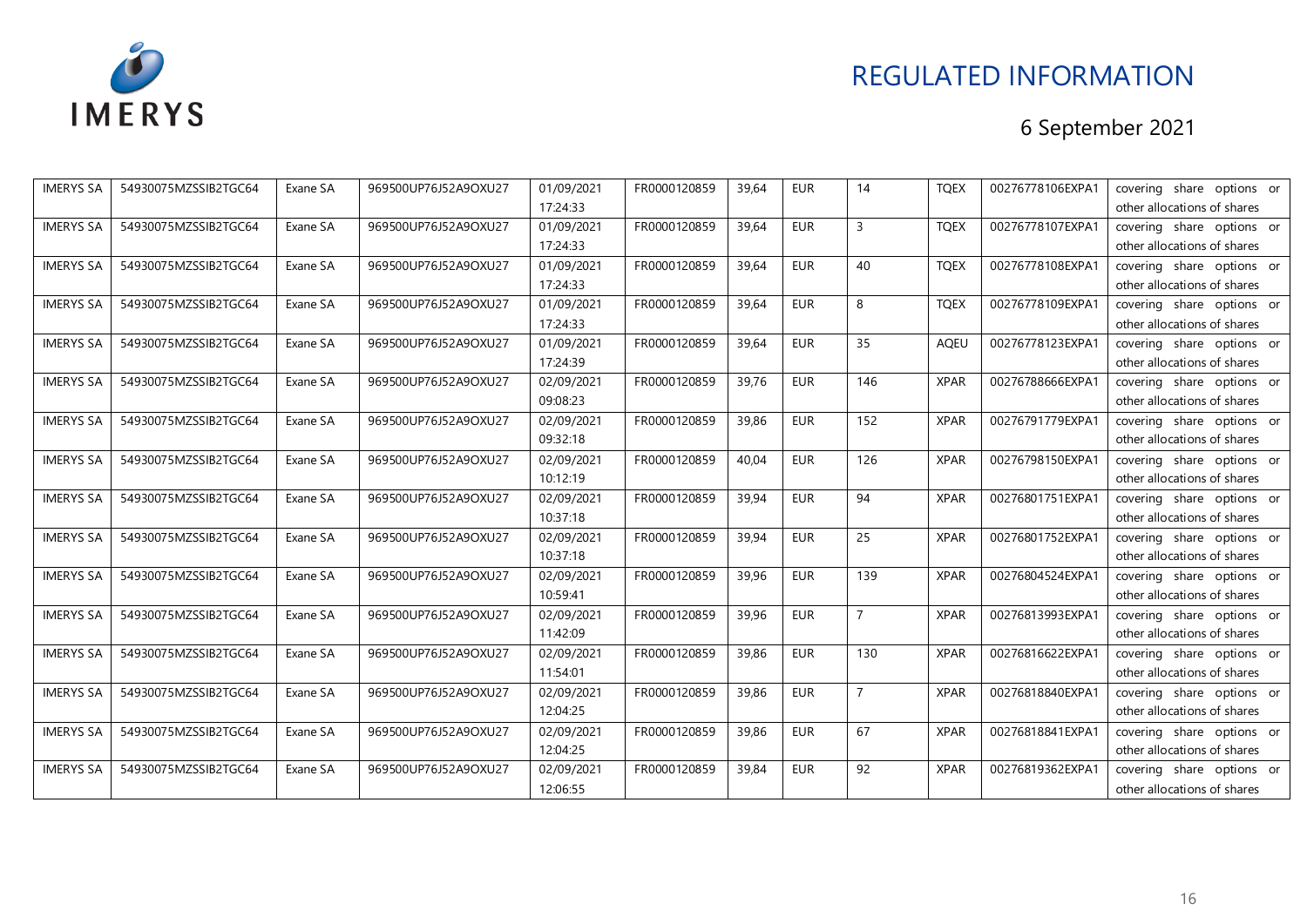

| <b>IMERYS SA</b> | 54930075MZSSIB2TGC64 | Exane SA | 969500UP76J52A9OXU27 | 02/09/2021 | FR0000120859 | 39,80 | <b>EUR</b> | 119             | <b>XPAR</b> | 00276821340EXPA1 | covering share options or   |
|------------------|----------------------|----------|----------------------|------------|--------------|-------|------------|-----------------|-------------|------------------|-----------------------------|
|                  |                      |          |                      | 12:16:45   |              |       |            |                 |             |                  | other allocations of shares |
| <b>IMERYS SA</b> | 54930075MZSSIB2TGC64 | Exane SA | 969500UP76J52A9OXU27 | 02/09/2021 | FR0000120859 | 39,86 | <b>EUR</b> | 144             | <b>XPAR</b> | 00276824524EXPA1 | covering share options or   |
|                  |                      |          |                      | 12:39:20   |              |       |            |                 |             |                  | other allocations of shares |
| <b>IMERYS SA</b> | 54930075MZSSIB2TGC64 | Exane SA | 969500UP76J52A9OXU27 | 02/09/2021 | FR0000120859 | 39,84 | <b>EUR</b> | $\overline{c}$  | <b>XPAR</b> | 00276831690EXPA1 | covering share options or   |
|                  |                      |          |                      | 13:41:47   |              |       |            |                 |             |                  | other allocations of shares |
| <b>IMERYS SA</b> | 54930075MZSSIB2TGC64 | Exane SA | 969500UP76J52A9OXU27 | 02/09/2021 | FR0000120859 | 39,88 | <b>EUR</b> | 57              | <b>XPAR</b> | 00276833303EXPA1 | covering share options or   |
|                  |                      |          |                      | 13:54:09   |              |       |            |                 |             |                  | other allocations of shares |
| <b>IMERYS SA</b> | 54930075MZSSIB2TGC64 | Exane SA | 969500UP76J52A9OXU27 | 02/09/2021 | FR0000120859 | 39,88 | <b>EUR</b> | 53              | <b>XPAR</b> | 00276833304EXPA1 | covering share options or   |
|                  |                      |          |                      | 13:54:09   |              |       |            |                 |             |                  | other allocations of shares |
| <b>IMERYS SA</b> | 54930075MZSSIB2TGC64 | Exane SA | 969500UP76J52A9OXU27 | 02/09/2021 | FR0000120859 | 39,84 | <b>EUR</b> | 76              | <b>XPAR</b> | 00276834360EXPA1 | covering share options or   |
|                  |                      |          |                      | 14:04:04   |              |       |            |                 |             |                  | other allocations of shares |
| <b>IMERYS SA</b> | 54930075MZSSIB2TGC64 | Exane SA | 969500UP76J52A9OXU27 | 02/09/2021 | FR0000120859 | 39,84 | <b>EUR</b> | 59              | <b>XPAR</b> | 00276834387EXPA1 | covering share options or   |
|                  |                      |          |                      | 14:04:14   |              |       |            |                 |             |                  | other allocations of shares |
| <b>IMERYS SA</b> | 54930075MZSSIB2TGC64 | Exane SA | 969500UP76J52A9OXU27 | 02/09/2021 | FR0000120859 | 39,88 | <b>EUR</b> | 92              | <b>XPAR</b> | 00276841356EXPA1 | covering share options or   |
|                  |                      |          |                      | 14:46:12   |              |       |            |                 |             |                  | other allocations of shares |
| <b>IMERYS SA</b> | 54930075MZSSIB2TGC64 | Exane SA | 969500UP76J52A9OXU27 | 02/09/2021 | FR0000120859 | 39,86 | <b>EUR</b> | 94              | <b>XPAR</b> | 00276844162EXPA1 | covering share options or   |
|                  |                      |          |                      | 15:02:17   |              |       |            |                 |             |                  | other allocations of shares |
| <b>IMERYS SA</b> | 54930075MZSSIB2TGC64 | Exane SA | 969500UP76J52A9OXU27 | 02/09/2021 | FR0000120859 | 39,86 | <b>EUR</b> | 5               | <b>XPAR</b> | 00276844163EXPA1 | covering share options or   |
|                  |                      |          |                      | 15:02:17   |              |       |            |                 |             |                  | other allocations of shares |
| <b>IMERYS SA</b> | 54930075MZSSIB2TGC64 | Exane SA | 969500UP76J52A9OXU27 | 02/09/2021 | FR0000120859 | 39,86 | <b>EUR</b> | 5               | <b>XPAR</b> | 00276844164EXPA1 | covering share options or   |
|                  |                      |          |                      | 15:02:17   |              |       |            |                 |             |                  | other allocations of shares |
| <b>IMERYS SA</b> | 54930075MZSSIB2TGC64 | Exane SA | 969500UP76J52A9OXU27 | 02/09/2021 | FR0000120859 | 39,86 | <b>EUR</b> | $\overline{2}$  | <b>XPAR</b> | 00276844165EXPA1 | covering share options or   |
|                  |                      |          |                      | 15:02:17   |              |       |            |                 |             |                  | other allocations of shares |
| <b>IMERYS SA</b> | 54930075MZSSIB2TGC64 | Exane SA | 969500UP76J52A9OXU27 | 02/09/2021 | FR0000120859 | 39,86 | <b>EUR</b> | 10 <sup>1</sup> | <b>XPAR</b> | 00276844523EXPA1 | covering share options or   |
|                  |                      |          |                      | 15:04:04   |              |       |            |                 |             |                  | other allocations of shares |
| <b>IMERYS SA</b> | 54930075MZSSIB2TGC64 | Exane SA | 969500UP76J52A9OXU27 | 02/09/2021 | FR0000120859 | 39,86 | <b>EUR</b> | 92              | <b>XPAR</b> | 00276849225EXPA1 | covering share options or   |
|                  |                      |          |                      | 15:27:54   |              |       |            |                 |             |                  | other allocations of shares |
| <b>IMERYS SA</b> | 54930075MZSSIB2TGC64 | Exane SA | 969500UP76J52A9OXU27 | 02/09/2021 | FR0000120859 | 39,86 | <b>EUR</b> | $\overline{7}$  | <b>XPAR</b> | 00276849316EXPA1 | covering share options or   |
|                  |                      |          |                      | 15:28:22   |              |       |            |                 |             |                  | other allocations of shares |
| <b>IMERYS SA</b> | 54930075MZSSIB2TGC64 | Exane SA | 969500UP76J52A9OXU27 | 02/09/2021 | FR0000120859 | 39,86 | <b>EUR</b> |                 | <b>XPAR</b> | 00276850087EXPA1 | covering share options or   |
|                  |                      |          |                      | 15:30:59   |              |       |            |                 |             |                  | other allocations of shares |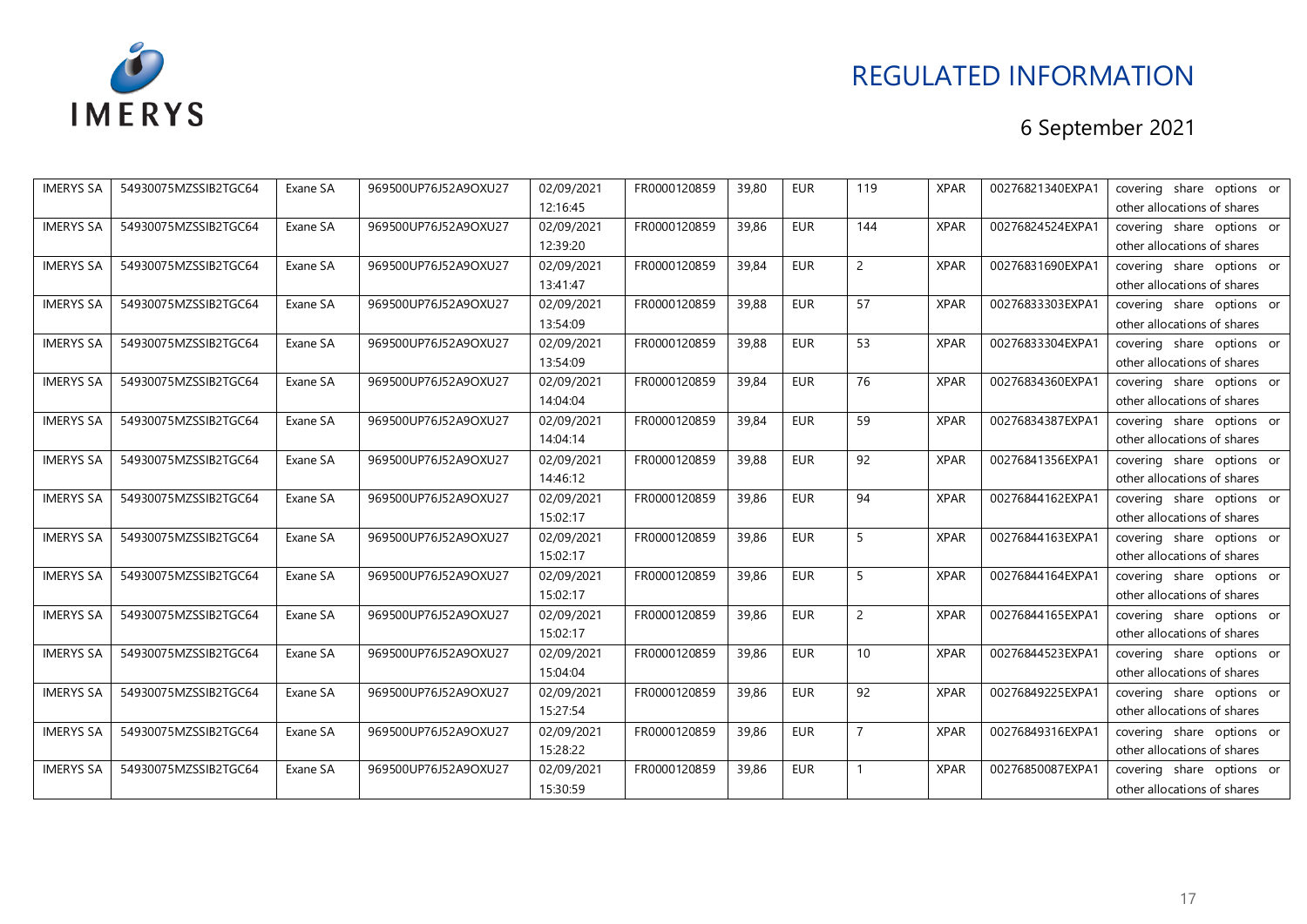

| <b>IMERYS SA</b> | 54930075MZSSIB2TGC64 | Exane SA | 969500UP76J52A9OXU27 | 02/09/2021 | FR0000120859 | 39,86 | <b>EUR</b> | 40  | <b>XPAR</b> | 00276850092EXPA1 | covering share options or   |
|------------------|----------------------|----------|----------------------|------------|--------------|-------|------------|-----|-------------|------------------|-----------------------------|
|                  |                      |          |                      | 15:31:01   |              |       |            |     |             |                  | other allocations of shares |
| <b>IMERYS SA</b> | 54930075MZSSIB2TGC64 | Exane SA | 969500UP76J52A9OXU27 | 02/09/2021 | FR0000120859 | 39,86 | <b>EUR</b> | 40  | <b>XPAR</b> | 00276850093EXPA1 | covering share options or   |
|                  |                      |          |                      | 15:31:01   |              |       |            |     |             |                  | other allocations of shares |
| <b>IMERYS SA</b> | 54930075MZSSIB2TGC64 | Exane SA | 969500UP76J52A9OXU27 | 02/09/2021 | FR0000120859 | 39,84 | <b>EUR</b> | 83  | <b>XPAR</b> | 00276852008EXPA1 | covering share options or   |
|                  |                      |          |                      | 15:37:06   |              |       |            |     |             |                  | other allocations of shares |
| <b>IMERYS SA</b> | 54930075MZSSIB2TGC64 | Exane SA | 969500UP76J52A9OXU27 | 02/09/2021 | FR0000120859 | 39,90 | <b>EUR</b> | 20  | <b>XPAR</b> | 00276855028EXPA1 | covering share options or   |
|                  |                      |          |                      | 15:48:17   |              |       |            |     |             |                  | other allocations of shares |
| <b>IMERYS SA</b> | 54930075MZSSIB2TGC64 | Exane SA | 969500UP76J52A9OXU27 | 02/09/2021 | FR0000120859 | 39,90 | <b>EUR</b> | 31  | <b>XPAR</b> | 00276855029EXPA1 | covering share options or   |
|                  |                      |          |                      | 15:48:17   |              |       |            |     |             |                  | other allocations of shares |
| <b>IMERYS SA</b> | 54930075MZSSIB2TGC64 | Exane SA | 969500UP76J52A9OXU27 | 02/09/2021 | FR0000120859 | 39,90 | <b>EUR</b> | 50  | <b>XPAR</b> | 00276855030EXPA1 | covering share options or   |
|                  |                      |          |                      | 15:48:17   |              |       |            |     |             |                  | other allocations of shares |
| <b>IMERYS SA</b> | 54930075MZSSIB2TGC64 | Exane SA | 969500UP76J52A9OXU27 | 02/09/2021 | FR0000120859 | 39,90 | <b>EUR</b> | 6   | <b>XPAR</b> | 00276855031EXPA1 | covering share options or   |
|                  |                      |          |                      | 15:48:17   |              |       |            |     |             |                  | other allocations of shares |
| <b>IMERYS SA</b> | 54930075MZSSIB2TGC64 | Exane SA | 969500UP76J52A9OXU27 | 02/09/2021 | FR0000120859 | 39,88 | <b>EUR</b> | 59  | <b>XPAR</b> | 00276858300EXPA1 | covering share options or   |
|                  |                      |          |                      | 16:02:02   |              |       |            |     |             |                  | other allocations of shares |
| <b>IMERYS SA</b> | 54930075MZSSIB2TGC64 | Exane SA | 969500UP76J52A9OXU27 | 02/09/2021 | FR0000120859 | 39,84 | <b>EUR</b> | 37  | <b>XPAR</b> | 00276858623EXPA1 | covering share options or   |
|                  |                      |          |                      | 16:03:18   |              |       |            |     |             |                  | other allocations of shares |
| <b>IMERYS SA</b> | 54930075MZSSIB2TGC64 | Exane SA | 969500UP76J52A9OXU27 | 02/09/2021 | FR0000120859 | 39,84 | <b>EUR</b> | 74  | <b>XPAR</b> | 00276858624EXPA1 | covering share options or   |
|                  |                      |          |                      | 16:03:18   |              |       |            |     |             |                  | other allocations of shares |
| <b>IMERYS SA</b> | 54930075MZSSIB2TGC64 | Exane SA | 969500UP76J52A9OXU27 | 02/09/2021 | FR0000120859 | 39,96 | <b>EUR</b> | 138 | <b>XPAR</b> | 00276866092EXPA1 | covering share options or   |
|                  |                      |          |                      | 16:25:44   |              |       |            |     |             |                  | other allocations of shares |
| <b>IMERYS SA</b> | 54930075MZSSIB2TGC64 | Exane SA | 969500UP76J52A9OXU27 | 02/09/2021 | FR0000120859 | 39,94 | <b>EUR</b> | 76  | <b>XPAR</b> | 00276866591EXPA1 | covering share options or   |
|                  |                      |          |                      | 16:27:35   |              |       |            |     |             |                  | other allocations of shares |
| <b>IMERYS SA</b> | 54930075MZSSIB2TGC64 | Exane SA | 969500UP76J52A9OXU27 | 02/09/2021 | FR0000120859 | 39,94 | <b>EUR</b> | 53  | <b>XPAR</b> | 00276866592EXPA1 | covering share options or   |
|                  |                      |          |                      | 16:27:35   |              |       |            |     |             |                  | other allocations of shares |
| <b>IMERYS SA</b> | 54930075MZSSIB2TGC64 | Exane SA | 969500UP76J52A9OXU27 | 02/09/2021 | FR0000120859 | 39,96 | <b>EUR</b> | 99  | <b>XPAR</b> | 00276872699EXPA1 | covering share options or   |
|                  |                      |          |                      | 16:45:15   |              |       |            |     |             |                  | other allocations of shares |
| <b>IMERYS SA</b> | 54930075MZSSIB2TGC64 | Exane SA | 969500UP76J52A9OXU27 | 02/09/2021 | FR0000120859 | 39,94 | <b>EUR</b> | 29  | <b>XPAR</b> | 00276879197EXPA1 | covering share options or   |
|                  |                      |          |                      | 17:02:21   |              |       |            |     |             |                  | other allocations of shares |
| <b>IMERYS SA</b> | 54930075MZSSIB2TGC64 | Exane SA | 969500UP76J52A9OXU27 | 02/09/2021 | FR0000120859 | 39,94 | <b>EUR</b> | 50  | <b>XPAR</b> | 00276879198EXPA1 | covering share options or   |
|                  |                      |          |                      | 17:02:21   |              |       |            |     |             |                  | other allocations of shares |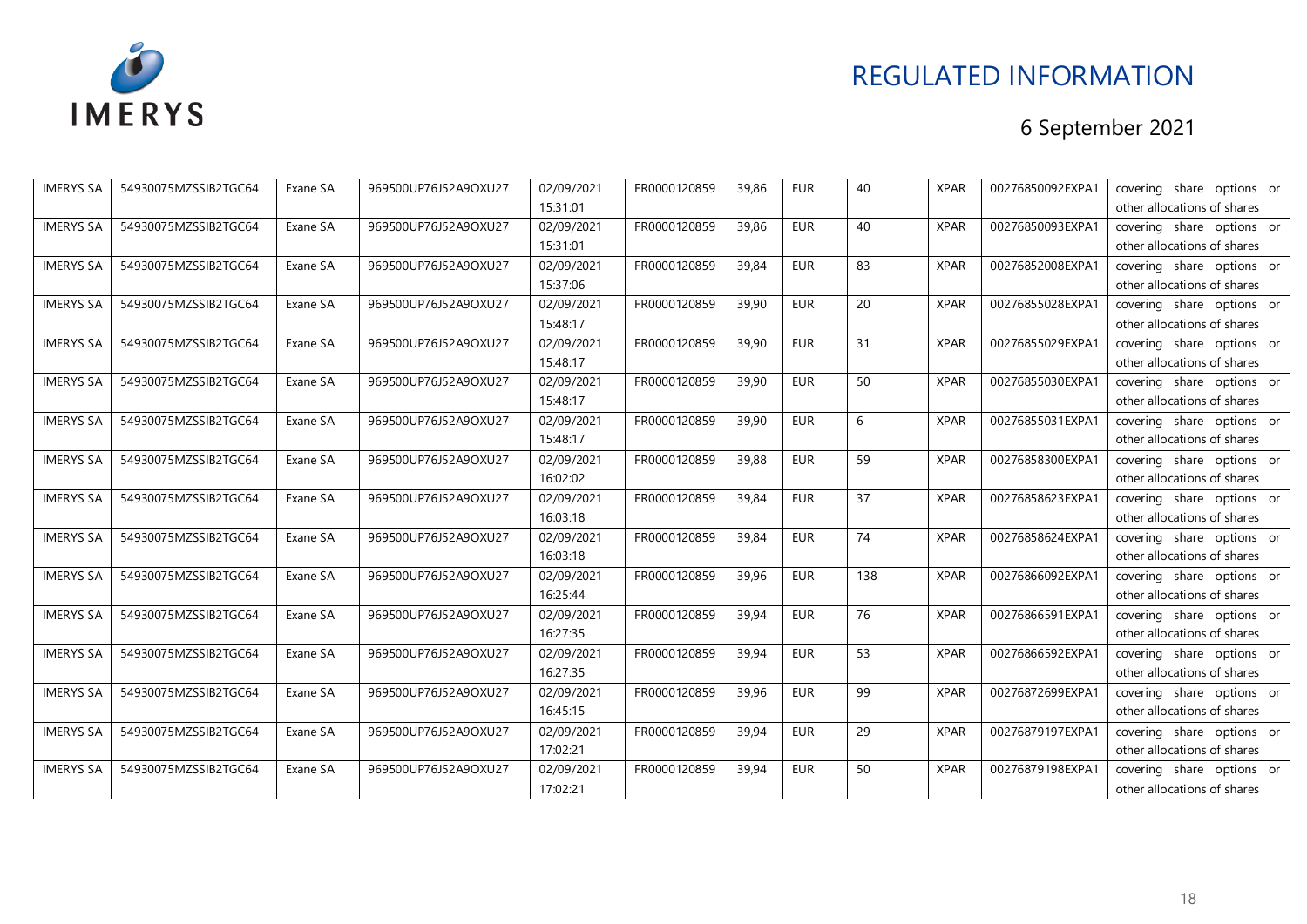

| <b>IMERYS SA</b> | 54930075MZSSIB2TGC64 | Exane SA | 969500UP76J52A9OXU27 | 02/09/2021 | FR0000120859 | 39,94 | <b>EUR</b> | 38           | <b>XPAR</b> | 00276879199EXPA1 | covering share options or   |
|------------------|----------------------|----------|----------------------|------------|--------------|-------|------------|--------------|-------------|------------------|-----------------------------|
|                  |                      |          |                      | 17:02:21   |              |       |            |              |             |                  | other allocations of shares |
| <b>IMERYS SA</b> | 54930075MZSSIB2TGC64 | Exane SA | 969500UP76J52A9OXU27 | 02/09/2021 | FR0000120859 | 39,96 | <b>EUR</b> | 166          | <b>XPAR</b> | 00276884865EXPA1 | covering share options or   |
|                  |                      |          |                      | 17:15:47   |              |       |            |              |             |                  | other allocations of shares |
| <b>IMERYS SA</b> | 54930075MZSSIB2TGC64 | Exane SA | 969500UP76J52A9OXU27 | 02/09/2021 | FR0000120859 | 39,94 | EUR        | 108          | <b>XPAR</b> | 00276887909EXPA1 | covering share options or   |
|                  |                      |          |                      | 17:21:48   |              |       |            |              |             |                  | other allocations of shares |
| <b>IMERYS SA</b> | 54930075MZSSIB2TGC64 | Exane SA | 969500UP76J52A9OXU27 | 03/09/2021 | FR0000120859 | 39,90 | <b>EUR</b> | 110          | <b>XPAR</b> | 00276901012EXPA1 | covering share options or   |
|                  |                      |          |                      | 09:20:06   |              |       |            |              |             |                  | other allocations of shares |
| <b>IMERYS SA</b> | 54930075MZSSIB2TGC64 | Exane SA | 969500UP76J52A9OXU27 | 03/09/2021 | FR0000120859 | 39,88 | EUR        | 122          | <b>XPAR</b> | 00276902109EXPA1 | covering share options or   |
|                  |                      |          |                      | 09:26:50   |              |       |            |              |             |                  | other allocations of shares |
| <b>IMERYS SA</b> | 54930075MZSSIB2TGC64 | Exane SA | 969500UP76J52A9OXU27 | 03/09/2021 | FR0000120859 | 39,82 | EUR        | 168          | <b>XPAR</b> | 00276904864EXPA1 | covering share options or   |
|                  |                      |          |                      | 09:40:58   |              |       |            |              |             |                  | other allocations of shares |
| <b>IMERYS SA</b> | 54930075MZSSIB2TGC64 | Exane SA | 969500UP76J52A9OXU27 | 03/09/2021 | FR0000120859 | 39,84 | <b>EUR</b> | 96           | <b>XPAR</b> | 00276908665EXPA1 | covering share options or   |
|                  |                      |          |                      | 10:04:43   |              |       |            |              |             |                  | other allocations of shares |
| <b>IMERYS SA</b> | 54930075MZSSIB2TGC64 | Exane SA | 969500UP76J52A9OXU27 | 03/09/2021 | FR0000120859 | 39,90 | <b>EUR</b> | 100          | <b>XPAR</b> | 00276913906EXPA1 | covering share options or   |
|                  |                      |          |                      | 10:35:17   |              |       |            |              |             |                  | other allocations of shares |
| <b>IMERYS SA</b> | 54930075MZSSIB2TGC64 | Exane SA | 969500UP76J52A9OXU27 | 03/09/2021 | FR0000120859 | 39,90 | EUR        | 68           | <b>XPAR</b> | 00276913907EXPA1 | covering share options or   |
|                  |                      |          |                      | 10:35:17   |              |       |            |              |             |                  | other allocations of shares |
| <b>IMERYS SA</b> | 54930075MZSSIB2TGC64 | Exane SA | 969500UP76J52A9OXU27 | 03/09/2021 | FR0000120859 | 39,78 | <b>EUR</b> | 112          | <b>XPAR</b> | 00276918256EXPA1 | covering share options or   |
|                  |                      |          |                      | 11:07:44   |              |       |            |              |             |                  | other allocations of shares |
| <b>IMERYS SA</b> | 54930075MZSSIB2TGC64 | Exane SA | 969500UP76J52A9OXU27 | 03/09/2021 | FR0000120859 | 39,78 | EUR        | $\mathbf{1}$ | <b>XPAR</b> | 00276918257EXPA1 | covering share options or   |
|                  |                      |          |                      | 11:07:44   |              |       |            |              |             |                  | other allocations of shares |
| <b>IMERYS SA</b> | 54930075MZSSIB2TGC64 | Exane SA | 969500UP76J52A9OXU27 | 03/09/2021 | FR0000120859 | 39,80 | <b>EUR</b> | 136          | <b>TQEX</b> | 00276918298EXPA1 | covering share options or   |
|                  |                      |          |                      | 11:07:54   |              |       |            |              |             |                  | other allocations of shares |
| <b>IMERYS SA</b> | 54930075MZSSIB2TGC64 | Exane SA | 969500UP76J52A9OXU27 | 03/09/2021 | FR0000120859 | 39,80 | <b>EUR</b> | 6            | <b>XPAR</b> | 00276923255EXPA1 | covering share options or   |
|                  |                      |          |                      | 11:44:15   |              |       |            |              |             |                  | other allocations of shares |
| <b>IMERYS SA</b> | 54930075MZSSIB2TGC64 | Exane SA | 969500UP76J52A9OXU27 | 03/09/2021 | FR0000120859 | 39,80 | <b>EUR</b> | 63           | <b>XPAR</b> | 00276923281EXPA1 | covering share options or   |
|                  |                      |          |                      | 11:44:32   |              |       |            |              |             |                  | other allocations of shares |
| <b>IMERYS SA</b> | 54930075MZSSIB2TGC64 | Exane SA | 969500UP76J52A9OXU27 | 03/09/2021 | FR0000120859 | 39,80 | EUR        | 76           | <b>XPAR</b> | 00276923282EXPA1 | covering share options or   |
|                  |                      |          |                      | 11:44:32   |              |       |            |              |             |                  | other allocations of shares |
| <b>IMERYS SA</b> | 54930075MZSSIB2TGC64 | Exane SA | 969500UP76J52A9OXU27 | 03/09/2021 | FR0000120859 | 39,78 | <b>EUR</b> | 121          | <b>XPAR</b> | 00276926722EXPA1 | covering share options or   |
|                  |                      |          |                      | 12:07:19   |              |       |            |              |             |                  | other allocations of shares |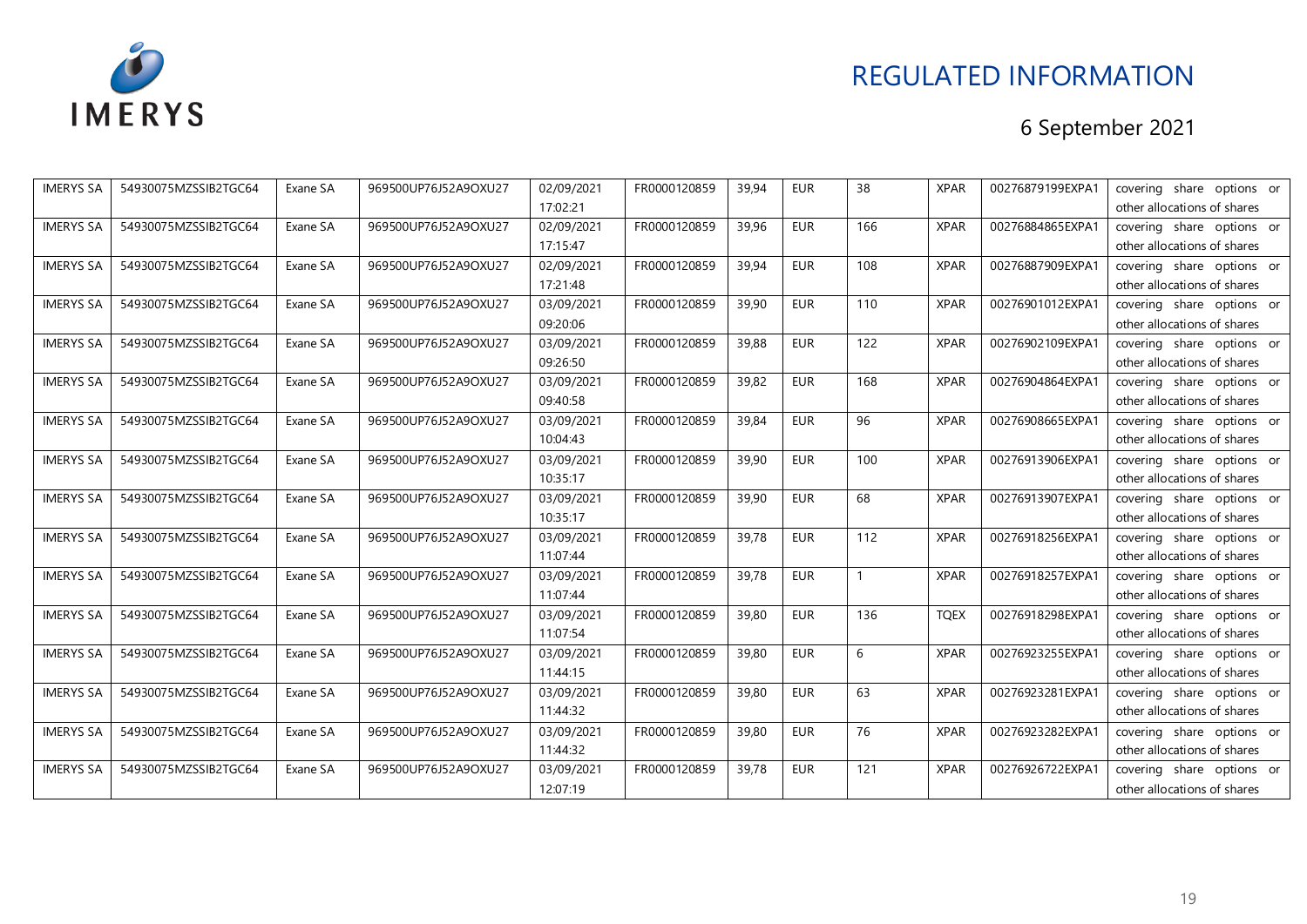

| <b>IMERYS SA</b> | 54930075MZSSIB2TGC64 | Exane SA | 969500UP76J52A9OXU27 | 03/09/2021 | FR0000120859 | 39,78 | <b>EUR</b> | 15              | <b>XPAR</b> | 00276926723EXPA1 | covering share options or   |
|------------------|----------------------|----------|----------------------|------------|--------------|-------|------------|-----------------|-------------|------------------|-----------------------------|
|                  |                      |          |                      | 12:07:19   |              |       |            |                 |             |                  | other allocations of shares |
| <b>IMERYS SA</b> | 54930075MZSSIB2TGC64 | Exane SA | 969500UP76J52A9OXU27 | 03/09/2021 | FR0000120859 | 39,86 | <b>EUR</b> | 60              | <b>XPAR</b> | 00276930790EXPA1 | covering share options or   |
|                  |                      |          |                      | 12:40:28   |              |       |            |                 |             |                  | other allocations of shares |
| <b>IMERYS SA</b> | 54930075MZSSIB2TGC64 | Exane SA | 969500UP76J52A9OXU27 | 03/09/2021 | FR0000120859 | 39,86 | <b>EUR</b> | 43              | <b>XPAR</b> | 00276931220EXPA1 | covering share options or   |
|                  |                      |          |                      | 12:45:15   |              |       |            |                 |             |                  | other allocations of shares |
| <b>IMERYS SA</b> | 54930075MZSSIB2TGC64 | Exane SA | 969500UP76J52A9OXU27 | 03/09/2021 | FR0000120859 | 39,90 | <b>EUR</b> |                 | <b>XPAR</b> | 00276934621EXPA1 | covering share options or   |
|                  |                      |          |                      | 13:12:01   |              |       |            |                 |             |                  | other allocations of shares |
| <b>IMERYS SA</b> | 54930075MZSSIB2TGC64 | Exane SA | 969500UP76J52A9OXU27 | 03/09/2021 | FR0000120859 | 39,90 | <b>EUR</b> |                 | <b>XPAR</b> | 00276935028EXPA1 | covering share options or   |
|                  |                      |          |                      | 13:15:05   |              |       |            |                 |             |                  | other allocations of shares |
| <b>IMERYS SA</b> | 54930075MZSSIB2TGC64 | Exane SA | 969500UP76J52A9OXU27 | 03/09/2021 | FR0000120859 | 39,90 | <b>EUR</b> | 107             | <b>XPAR</b> | 00276935987EXPA1 | covering share options or   |
|                  |                      |          |                      | 13:21:08   |              |       |            |                 |             |                  | other allocations of shares |
| <b>IMERYS SA</b> | 54930075MZSSIB2TGC64 | Exane SA | 969500UP76J52A9OXU27 | 03/09/2021 | FR0000120859 | 39,90 | <b>EUR</b> | 97              | <b>XPAR</b> | 00276939887EXPA1 | covering share options or   |
|                  |                      |          |                      | 13:52:13   |              |       |            |                 |             |                  | other allocations of shares |
| <b>IMERYS SA</b> | 54930075MZSSIB2TGC64 | Exane SA | 969500UP76J52A9OXU27 | 03/09/2021 | FR0000120859 | 39,92 | <b>EUR</b> | 10 <sup>1</sup> | <b>XPAR</b> | 00276942224EXPA1 | covering share options or   |
|                  |                      |          |                      | 14:10:05   |              |       |            |                 |             |                  | other allocations of shares |
| <b>IMERYS SA</b> | 54930075MZSSIB2TGC64 | Exane SA | 969500UP76J52A9OXU27 | 03/09/2021 | FR0000120859 | 39,92 | <b>EUR</b> | 50              | <b>XPAR</b> | 00276942225EXPA1 | covering share options or   |
|                  |                      |          |                      | 14:10:05   |              |       |            |                 |             |                  | other allocations of shares |
| <b>IMERYS SA</b> | 54930075MZSSIB2TGC64 | Exane SA | 969500UP76J52A9OXU27 | 03/09/2021 | FR0000120859 | 39,92 | <b>EUR</b> | 50              | <b>XPAR</b> | 00276942226EXPA1 | covering share options or   |
|                  |                      |          |                      | 14:10:05   |              |       |            |                 |             |                  | other allocations of shares |
| <b>IMERYS SA</b> | 54930075MZSSIB2TGC64 | Exane SA | 969500UP76J52A9OXU27 | 03/09/2021 | FR0000120859 | 39,92 | <b>EUR</b> | 50              | <b>XPAR</b> | 00276942227EXPA1 | covering share options or   |
|                  |                      |          |                      | 14:10:05   |              |       |            |                 |             |                  | other allocations of shares |
| <b>IMERYS SA</b> | 54930075MZSSIB2TGC64 | Exane SA | 969500UP76J52A9OXU27 | 03/09/2021 | FR0000120859 | 39,92 | <b>EUR</b> | 15              | <b>XPAR</b> | 00276942228EXPA1 | covering share options or   |
|                  |                      |          |                      | 14:10:05   |              |       |            |                 |             |                  | other allocations of shares |
| <b>IMERYS SA</b> | 54930075MZSSIB2TGC64 | Exane SA | 969500UP76J52A9OXU27 | 03/09/2021 | FR0000120859 | 39,64 | <b>EUR</b> | 115             | <b>XPAR</b> | 00276951229EXPA1 | covering share options or   |
|                  |                      |          |                      | 14:49:52   |              |       |            |                 |             |                  | other allocations of shares |
| <b>IMERYS SA</b> | 54930075MZSSIB2TGC64 | Exane SA | 969500UP76J52A9OXU27 | 03/09/2021 | FR0000120859 | 39,70 | <b>EUR</b> | 49              | <b>XPAR</b> | 00276956545EXPA1 | covering share options or   |
|                  |                      |          |                      | 15:13:13   |              |       |            |                 |             |                  | other allocations of shares |
| <b>IMERYS SA</b> | 54930075MZSSIB2TGC64 | Exane SA | 969500UP76J52A9OXU27 | 03/09/2021 | FR0000120859 | 39,70 | <b>EUR</b> | 89              | <b>XPAR</b> | 00276956546EXPA1 | covering share options or   |
|                  |                      |          |                      | 15:13:13   |              |       |            |                 |             |                  | other allocations of shares |
| <b>IMERYS SA</b> | 54930075MZSSIB2TGC64 | Exane SA | 969500UP76J52A9OXU27 | 03/09/2021 | FR0000120859 | 39,48 | <b>EUR</b> | 117             | <b>XPAR</b> | 00276965462EXPA1 | covering share options or   |
|                  |                      |          |                      | 15:35:11   |              |       |            |                 |             |                  | other allocations of shares |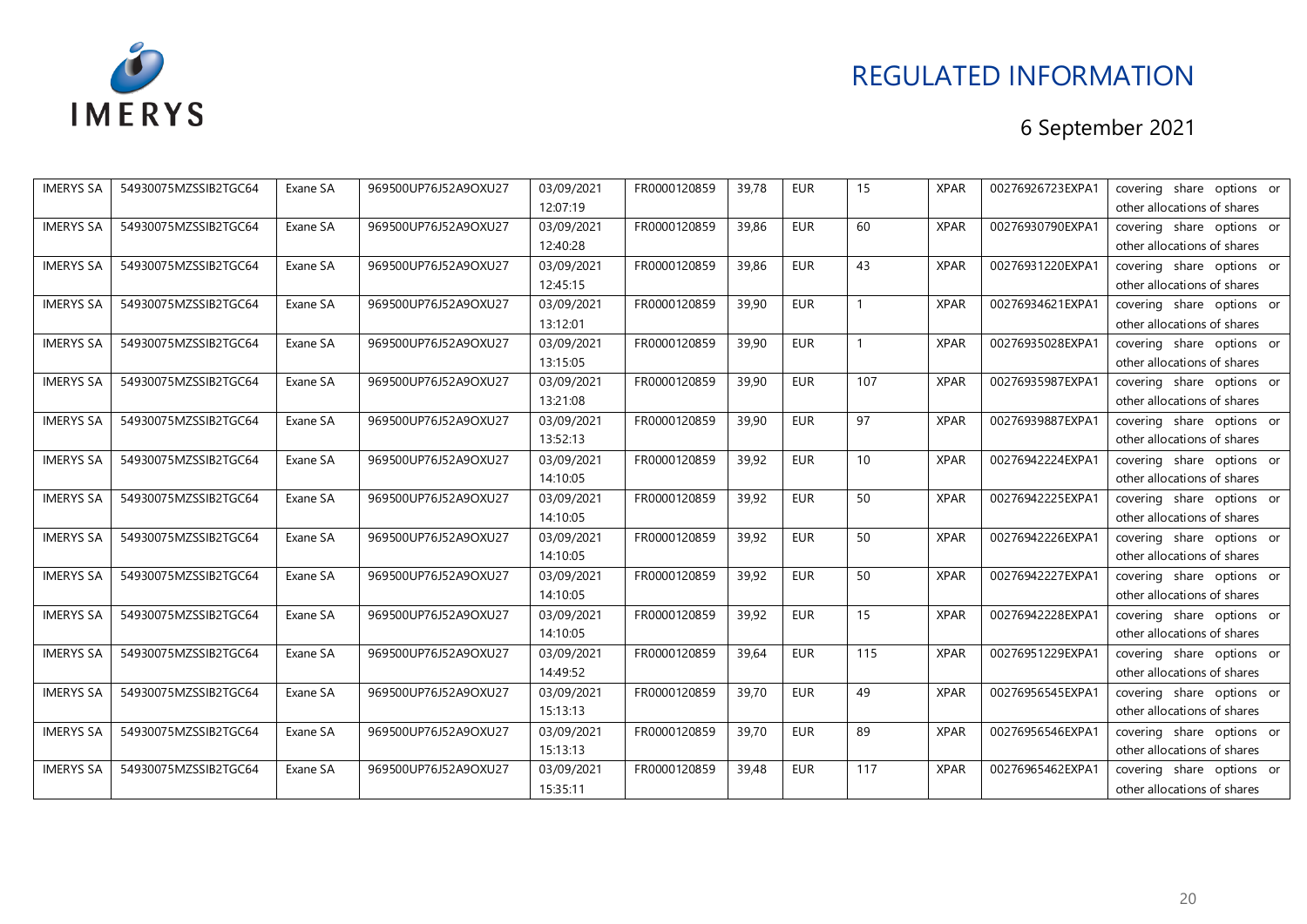

| <b>IMERYS SA</b> | 54930075MZSSIB2TGC64 | Exane SA | 969500UP76J52A9OXU27 | 03/09/2021 | FR0000120859 | 39,48 | <b>EUR</b> | 27  | <b>XPAR</b> | 00276965463EXPA1 | covering share options or   |
|------------------|----------------------|----------|----------------------|------------|--------------|-------|------------|-----|-------------|------------------|-----------------------------|
|                  |                      |          |                      | 15:35:11   |              |       |            |     |             |                  | other allocations of shares |
| <b>IMERYS SA</b> | 54930075MZSSIB2TGC64 | Exane SA | 969500UP76J52A9OXU27 | 03/09/2021 | FR0000120859 | 39,42 | <b>EUR</b> | 50  | <b>XPAR</b> | 00276972257EXPA1 | covering share options or   |
|                  |                      |          |                      | 15:50:05   |              |       |            |     |             |                  | other allocations of shares |
| <b>IMERYS SA</b> | 54930075MZSSIB2TGC64 | Exane SA | 969500UP76J52A9OXU27 | 03/09/2021 | FR0000120859 | 39,42 | <b>EUR</b> | 50  | <b>XPAR</b> | 00276972417EXPA1 | covering share options or   |
|                  |                      |          |                      | 15:50:20   |              |       |            |     |             |                  | other allocations of shares |
| <b>IMERYS SA</b> | 54930075MZSSIB2TGC64 | Exane SA | 969500UP76J52A9OXU27 | 03/09/2021 | FR0000120859 | 39,42 | <b>EUR</b> | 100 | <b>XPAR</b> | 00276972418EXPA1 | covering share options or   |
|                  |                      |          |                      | 15:50:20   |              |       |            |     |             |                  | other allocations of shares |
| <b>IMERYS SA</b> | 54930075MZSSIB2TGC64 | Exane SA | 969500UP76J52A9OXU27 | 03/09/2021 | FR0000120859 | 39,42 | <b>EUR</b> | 47  | <b>AQEU</b> | 00276972634EXPA1 | covering share options or   |
|                  |                      |          |                      | 15:50:37   |              |       |            |     |             |                  | other allocations of shares |
| <b>IMERYS SA</b> | 54930075MZSSIB2TGC64 | Exane SA | 969500UP76J52A9OXU27 | 03/09/2021 | FR0000120859 | 39,38 | <b>EUR</b> | 12  | <b>XPAR</b> | 00276973255EXPA1 | covering share options or   |
|                  |                      |          |                      | 15:51:50   |              |       |            |     |             |                  | other allocations of shares |
| <b>IMERYS SA</b> | 54930075MZSSIB2TGC64 | Exane SA | 969500UP76J52A9OXU27 | 03/09/2021 | FR0000120859 | 39,38 | <b>EUR</b> | 188 | <b>XPAR</b> | 00276973260EXPA1 | covering share options or   |
|                  |                      |          |                      | 15:51:50   |              |       |            |     |             |                  | other allocations of shares |
| <b>IMERYS SA</b> | 54930075MZSSIB2TGC64 | Exane SA | 969500UP76J52A9OXU27 | 03/09/2021 | FR0000120859 | 39,36 | <b>EUR</b> | 60  | <b>XPAR</b> | 00276973667EXPA1 | covering share options or   |
|                  |                      |          |                      | 15:52:43   |              |       |            |     |             |                  | other allocations of shares |
| <b>IMERYS SA</b> | 54930075MZSSIB2TGC64 | Exane SA | 969500UP76J52A9OXU27 | 03/09/2021 | FR0000120859 | 39,36 | <b>EUR</b> | 118 | <b>XPAR</b> | 00276974022EXPA1 | covering share options or   |
|                  |                      |          |                      | 15:53:28   |              |       |            |     |             |                  | other allocations of shares |
| <b>IMERYS SA</b> | 54930075MZSSIB2TGC64 | Exane SA | 969500UP76J52A9OXU27 | 03/09/2021 | FR0000120859 | 39,36 | <b>EUR</b> | 22  | <b>XPAR</b> | 00276974553EXPA1 | covering share options or   |
|                  |                      |          |                      | 15:55:00   |              |       |            |     |             |                  | other allocations of shares |
| <b>IMERYS SA</b> | 54930075MZSSIB2TGC64 | Exane SA | 969500UP76J52A9OXU27 | 03/09/2021 | FR0000120859 | 39,32 | <b>EUR</b> | 123 | <b>XPAR</b> | 00276976282EXPA1 | covering share options or   |
|                  |                      |          |                      | 15:59:09   |              |       |            |     |             |                  | other allocations of shares |
| <b>IMERYS SA</b> | 54930075MZSSIB2TGC64 | Exane SA | 969500UP76J52A9OXU27 | 03/09/2021 | FR0000120859 | 39,30 | <b>EUR</b> |     | <b>XPAR</b> | 00276977042EXPA1 | covering share options or   |
|                  |                      |          |                      | 16:00:59   |              |       |            |     |             |                  | other allocations of shares |
| <b>IMERYS SA</b> | 54930075MZSSIB2TGC64 | Exane SA | 969500UP76J52A9OXU27 | 03/09/2021 | FR0000120859 | 39,30 | <b>EUR</b> | 50  | <b>XPAR</b> | 00276977166EXPA1 | covering share options or   |
|                  |                      |          |                      | 16:01:10   |              |       |            |     |             |                  | other allocations of shares |
| <b>IMERYS SA</b> | 54930075MZSSIB2TGC64 | Exane SA | 969500UP76J52A9OXU27 | 03/09/2021 | FR0000120859 | 39,30 | <b>EUR</b> | 3   | <b>XPAR</b> | 00276977860EXPA1 | covering share options or   |
|                  |                      |          |                      | 16:03:00   |              |       |            |     |             |                  | other allocations of shares |
| <b>IMERYS SA</b> | 54930075MZSSIB2TGC64 | Exane SA | 969500UP76J52A9OXU27 | 03/09/2021 | FR0000120859 | 39,30 | <b>EUR</b> | 71  | <b>XPAR</b> | 00276977957EXPA1 | covering share options or   |
|                  |                      |          |                      | 16:03:11   |              |       |            |     |             |                  | other allocations of shares |
| <b>IMERYS SA</b> | 54930075MZSSIB2TGC64 | Exane SA | 969500UP76J52A9OXU27 | 03/09/2021 | FR0000120859 | 39,30 | <b>EUR</b> | 75  | <b>XPAR</b> | 00276978614EXPA1 | covering share options or   |
|                  |                      |          |                      | 16:04:18   |              |       |            |     |             |                  | other allocations of shares |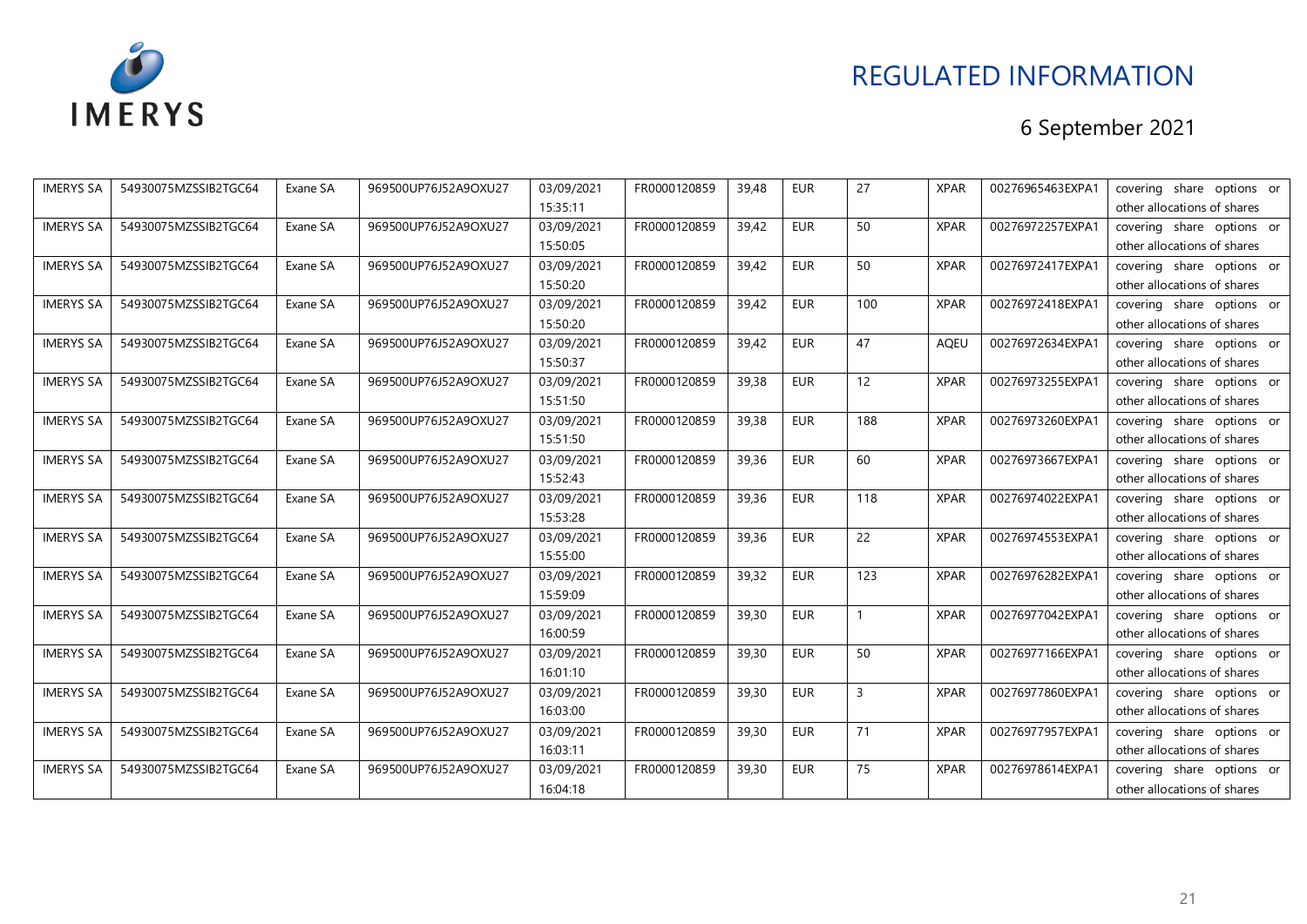

| <b>IMERYS SA</b> | 54930075MZSSIB2TGC64 | Exane SA | 969500UP76J52A9OXU27 | 03/09/2021 | FR0000120859 | 39,42 | <b>EUR</b> | 100 | <b>XPAR</b> | 00276987320EXPA1 | covering share options or   |
|------------------|----------------------|----------|----------------------|------------|--------------|-------|------------|-----|-------------|------------------|-----------------------------|
|                  |                      |          |                      | 16:25:19   |              |       |            |     |             |                  | other allocations of shares |
| <b>IMERYS SA</b> | 54930075MZSSIB2TGC64 | Exane SA | 969500UP76J52A9OXU27 | 03/09/2021 | FR0000120859 | 39,42 | <b>EUR</b> | 18  | <b>XPAR</b> | 00276987321EXPA1 | covering share options or   |
|                  |                      |          |                      | 16:25:19   |              |       |            |     |             |                  | other allocations of shares |
| <b>IMERYS SA</b> | 54930075MZSSIB2TGC64 | Exane SA | 969500UP76J52A9OXU27 | 03/09/2021 | FR0000120859 | 39,44 | <b>EUR</b> | 100 | <b>XPAR</b> | 00276991735EXPA1 | covering share options or   |
|                  |                      |          |                      | 16:37:29   |              |       |            |     |             |                  | other allocations of shares |
| <b>IMERYS SA</b> | 54930075MZSSIB2TGC64 | Exane SA | 969500UP76J52A9OXU27 | 03/09/2021 | FR0000120859 | 39,44 | <b>EUR</b> | 115 | <b>XPAR</b> | 00276991736EXPA1 | covering share options or   |
|                  |                      |          |                      | 16:37:29   |              |       |            |     |             |                  | other allocations of shares |
| <b>IMERYS SA</b> | 54930075MZSSIB2TGC64 | Exane SA | 969500UP76J52A9OXU27 | 03/09/2021 | FR0000120859 | 39,42 | <b>EUR</b> | 200 | <b>XPAR</b> | 00276992688EXPA1 | covering share options or   |
|                  |                      |          |                      | 16:40:02   |              |       |            |     |             |                  | other allocations of shares |
| <b>IMERYS SA</b> | 54930075MZSSIB2TGC64 | Exane SA | 969500UP76J52A9OXU27 | 03/09/2021 | FR0000120859 | 39,38 | <b>EUR</b> |     | <b>XPAR</b> | 00276993948EXPA1 | covering share options or   |
|                  |                      |          |                      | 16:43:28   |              |       |            |     |             |                  | other allocations of shares |
| <b>IMERYS SA</b> | 54930075MZSSIB2TGC64 | Exane SA | 969500UP76J52A9OXU27 | 03/09/2021 | FR0000120859 | 39,38 | <b>EUR</b> |     | <b>XPAR</b> | 00276994413EXPA1 | covering share options or   |
|                  |                      |          |                      | 16:45:07   |              |       |            |     |             |                  | other allocations of shares |
| <b>IMERYS SA</b> | 54930075MZSSIB2TGC64 | Exane SA | 969500UP76J52A9OXU27 | 03/09/2021 | FR0000120859 | 39,38 | <b>EUR</b> | 198 | <b>XPAR</b> | 00276994666EXPA1 | covering share options or   |
|                  |                      |          |                      | 16:45:30   |              |       |            |     |             |                  | other allocations of shares |
| <b>IMERYS SA</b> | 54930075MZSSIB2TGC64 | Exane SA | 969500UP76J52A9OXU27 | 03/09/2021 | FR0000120859 | 39,36 | <b>EUR</b> | 164 | <b>XPAR</b> | 00276996888EXPA1 | covering share options or   |
|                  |                      |          |                      | 16:52:02   |              |       |            |     |             |                  | other allocations of shares |
| <b>IMERYS SA</b> | 54930075MZSSIB2TGC64 | Exane SA | 969500UP76J52A9OXU27 | 03/09/2021 | FR0000120859 | 39,42 | <b>EUR</b> | 129 | <b>XPAR</b> | 00277004271EXPA1 | covering share options or   |
|                  |                      |          |                      | 17:13:51   |              |       |            |     |             |                  | other allocations of shares |
| <b>IMERYS SA</b> | 54930075MZSSIB2TGC64 | Exane SA | 969500UP76J52A9OXU27 | 03/09/2021 | FR0000120859 | 39,40 | <b>EUR</b> | 53  | <b>XPAR</b> | 00277006476EXPA1 | covering share options or   |
|                  |                      |          |                      | 17:19:24   |              |       |            |     |             |                  | other allocations of shares |
| <b>IMERYS SA</b> | 54930075MZSSIB2TGC64 | Exane SA | 969500UP76J52A9OXU27 | 03/09/2021 | FR0000120859 | 39,40 | <b>EUR</b> | 64  | <b>XPAR</b> | 00277006477EXPA1 | covering share options or   |
|                  |                      |          |                      | 17:19:24   |              |       |            |     |             |                  | other allocations of shares |
| <b>IMERYS SA</b> | 54930075MZSSIB2TGC64 | Exane SA | 969500UP76J52A9OXU27 | 03/09/2021 | FR0000120859 | 39,38 | <b>EUR</b> | 141 | <b>XPAR</b> | 00277007222EXPA1 | covering share options or   |
|                  |                      |          |                      | 17:21:04   |              |       |            |     |             |                  | other allocations of shares |
| <b>IMERYS SA</b> | 54930075MZSSIB2TGC64 | Exane SA | 969500UP76J52A9OXU27 | 03/09/2021 | FR0000120859 | 39,38 | <b>EUR</b> | 59  | <b>XPAR</b> | 00277007223EXPA1 | covering share options or   |
|                  |                      |          |                      | 17:21:04   |              |       |            |     |             |                  | other allocations of shares |
| <b>IMERYS SA</b> | 54930075MZSSIB2TGC64 | Exane SA | 969500UP76J52A9OXU27 | 03/09/2021 | FR0000120859 | 39,40 | <b>EUR</b> | 12  | <b>CEUX</b> | 00277008529EXPA1 | covering share options or   |
|                  |                      |          |                      | 17:24:29   |              |       |            |     |             |                  | other allocations of shares |
| <b>IMERYS SA</b> | 54930075MZSSIB2TGC64 | Exane SA | 969500UP76J52A9OXU27 | 03/09/2021 | FR0000120859 | 39,38 | <b>EUR</b> | 111 | <b>XPAR</b> | 00277008986EXPA1 | covering share options or   |
|                  |                      |          |                      | 17:25:36   |              |       |            |     |             |                  | other allocations of shares |